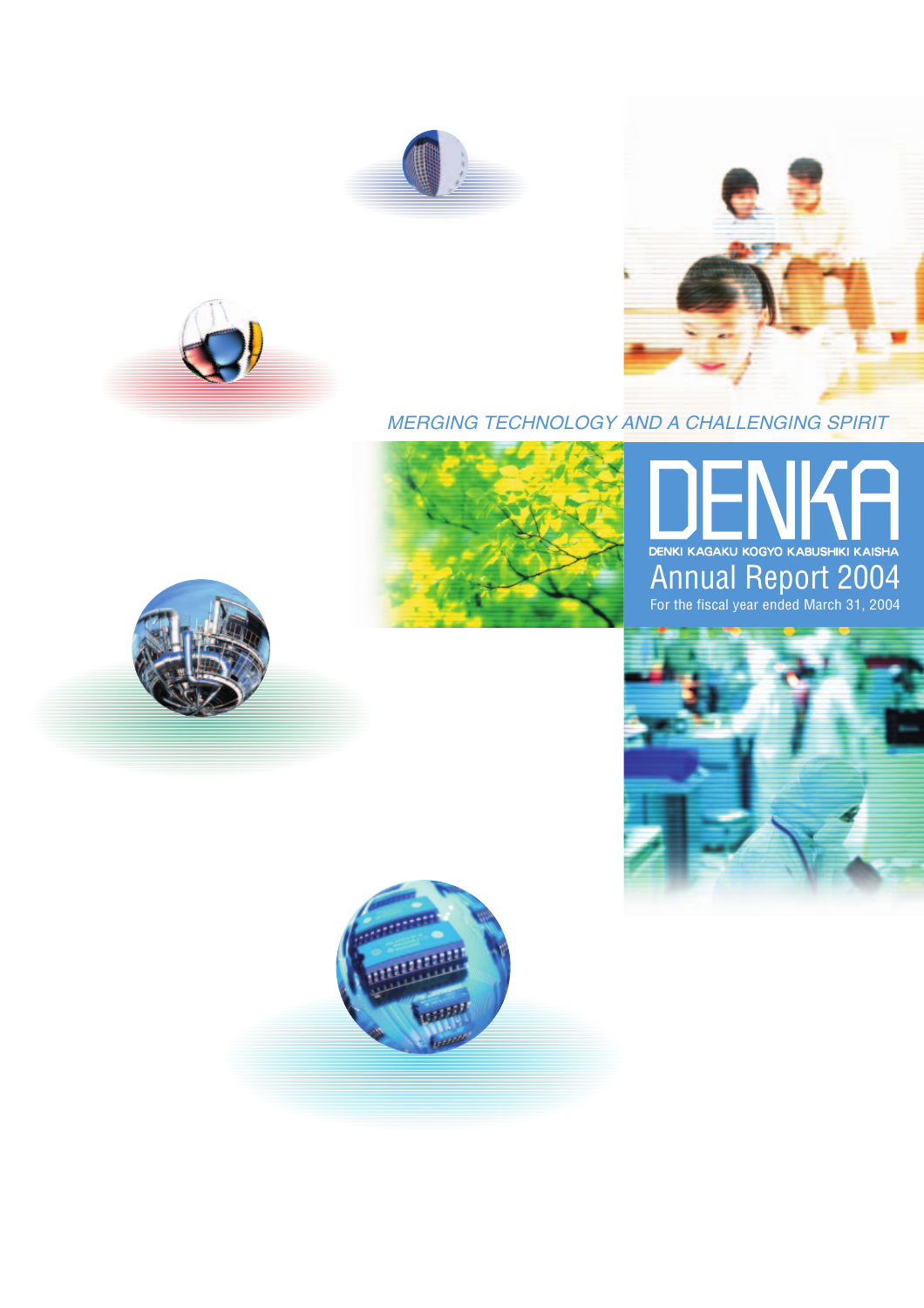# **Financial Highlights**

Denki Kagaku Kogyo Kabushiki Kaisha and Consolidated Subsidiaries

|                                                          | Millions of Yen | Thousands of<br>U.S. Dollars |             |
|----------------------------------------------------------|-----------------|------------------------------|-------------|
| Years ended March 31, 2004 and 2003                      | 2004            | 2003                         | 2004        |
| <b>Net Sales</b>                                         | ¥ 251,116       | ¥ 243,825                    | \$2,377,318 |
| Operating Income                                         | 21,452          | 18,018                       | 203,086     |
| Income before Income Taxes                               | 17,607          | 10,049                       | 166,690     |
| Net Income                                               | 10,554          | 4,774                        | 99,915      |
| <b>Total Assets</b>                                      | 315,743         | 313,561                      | 2,989,141   |
| <b>Total Shareholders' Equity</b>                        | 114,965         | 102,105                      | 1,088,369   |
| Net Income per Share (in Yen and U.S. Dollars)           | 21.70           | 9.99                         | 0.205       |
| Shareholders' Equity per Share (in Yen and U.S. Dollars) | 283.13          | 211.45                       | 2.680       |

Note: Yen amounts are translated into dollars at a rate of ¥105.63=U.S.\$1.



Millions of Yen



#### **Total Assets and Return on Assets**

# Millions of Yen

**TH** Total Assets Return on Assets (%)



**Operating Income and Net Income (Loss)**

Millions of Yen

- **III** Operating Income
- **Net Income (Loss)**



# **Total Shareholders' Equity and Return on Equity**

**THE Total Shareholders' Equity** Millions of Yen





Note: Return on Assets = Ordinary Income / Average of Opening and Closing Total Assets×100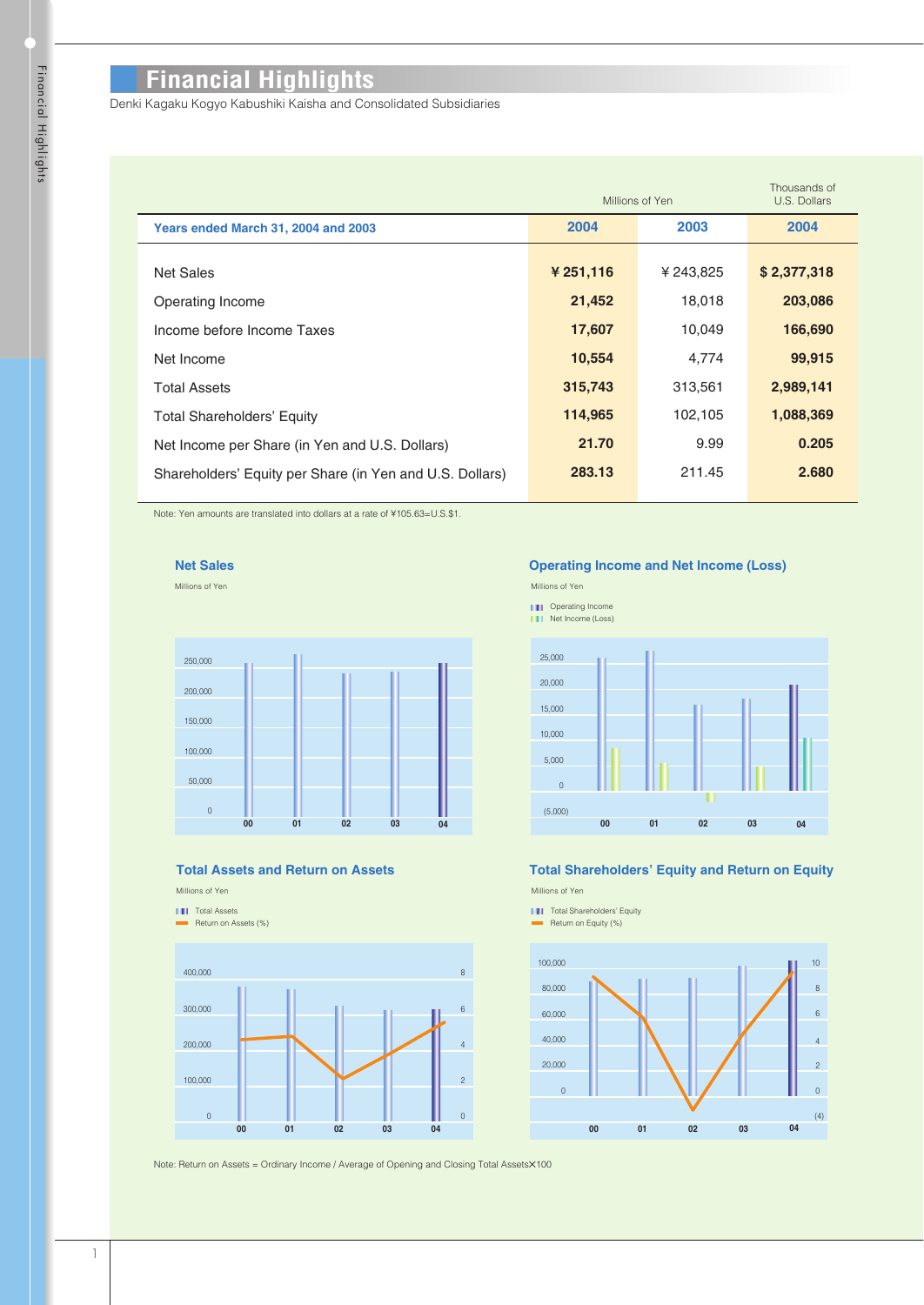# **DENKA Overview**

The Denka Group, which consists of Denki Kagaku Kogyo Kabushiki Kaisha, its 50 subsidiaries and 52 affiliated companies, is conducting business through four major divisions (i.e. Resin and Chemical Products, Organic and Inorganic Chemicals, Functional Materials and Processed Products, as well as Cement and Construction Materials), etc.

We have given priority to five key areas of growth (resin processing, functional resins, electronic materials, special additives and pharmaceutical products) and on strong revenue generators. We are further lowering costs while reinforcing global competitiveness in these five areas. Furthermore, we will step up research as well as capital investments to promote proactive business development for the future.

#### **Resin and Chemical Products Division** Styrene commodity resins, functional resins and chemical products Denki Kagaku Kogyo Kabushiki Kaisha, Chiba Styrene Monomer Limited Company, DENKA Singapore P.L., TOYO STYRENE CO., LTD. and 4 other companies Electronic and functional materials, resin-processed products and pharmaceutical products **Functional Materials and Processed Products Division** Denki Kagaku Kogyo Kabushiki Kaisha, DENKA POLYMER Co., Ltd., DENKA Advantech P.L., DENKA Seiken Co., Ltd. and 12 other companies **Organic and Inorganic Chemicals Division** Organic chemical products, fertilizer and inorganic chemical products Denki Kagaku Kogyo Kabushiki Kaisha, DENKA Singapore P.L., HINODE KAGAKU KOGYO KABUSHIKI KAISHA, NISHI NIHON KOUATUGAS CO., LTD., DENKA Azumin Co., Ltd. and 9 other companies **Cement and Construction Materials Division** Cement and special additives Denki Kagaku Kogyo Kabushiki Kaisha, Denka Namakon Takayama Kabushiki Kaisha and 46 other companies

# **Other Products Division**

Services and engineering

Yamatomi Syoji Co., Ltd., DENKA Engineering Co., Ltd. and 19 other companies

# **Contents**

| <b>Financial Highlights</b>        |  |
|------------------------------------|--|
| <b>DENKA Overview</b>              |  |
| President's Message                |  |
| Segment Information                |  |
| Research and Development           |  |
| Measures for Environmental Issues  |  |
| <b>Financial Review</b>            |  |
| <b>Consolidated Balance Sheets</b> |  |
| Consolidated Statements of Income  |  |
|                                    |  |

| Consolidated Statements of Shareholders' Equity | 16 |
|-------------------------------------------------|----|
| <b>Consolidated Statements of Cash Flows</b>    | 17 |
| Notes to Consolidated Financial Statements      | 18 |
| Report of Independent Auditors                  | 25 |
| Corporate Data                                  | 26 |
| Overseas Subsidiaries                           | 26 |
| Board of Directors and Corporate Auditors       | 26 |
| Shareholder Information                         | 26 |

# Overseas Network

#### Disclaimer Regarding Forward-Looking **Statements**

This annual report contains forward-looking statements related to management's

- expectation about future business
- conditions. Actual business conditions may
- differ significantly from management's
- expectations and accordingly affect the Company's sales and profitability. Actual
- results may differ as a result of factors over
- which the Company has no control, including unexpected changes in competitive and
- economic conditions, government

26

regulations, technology and other factors.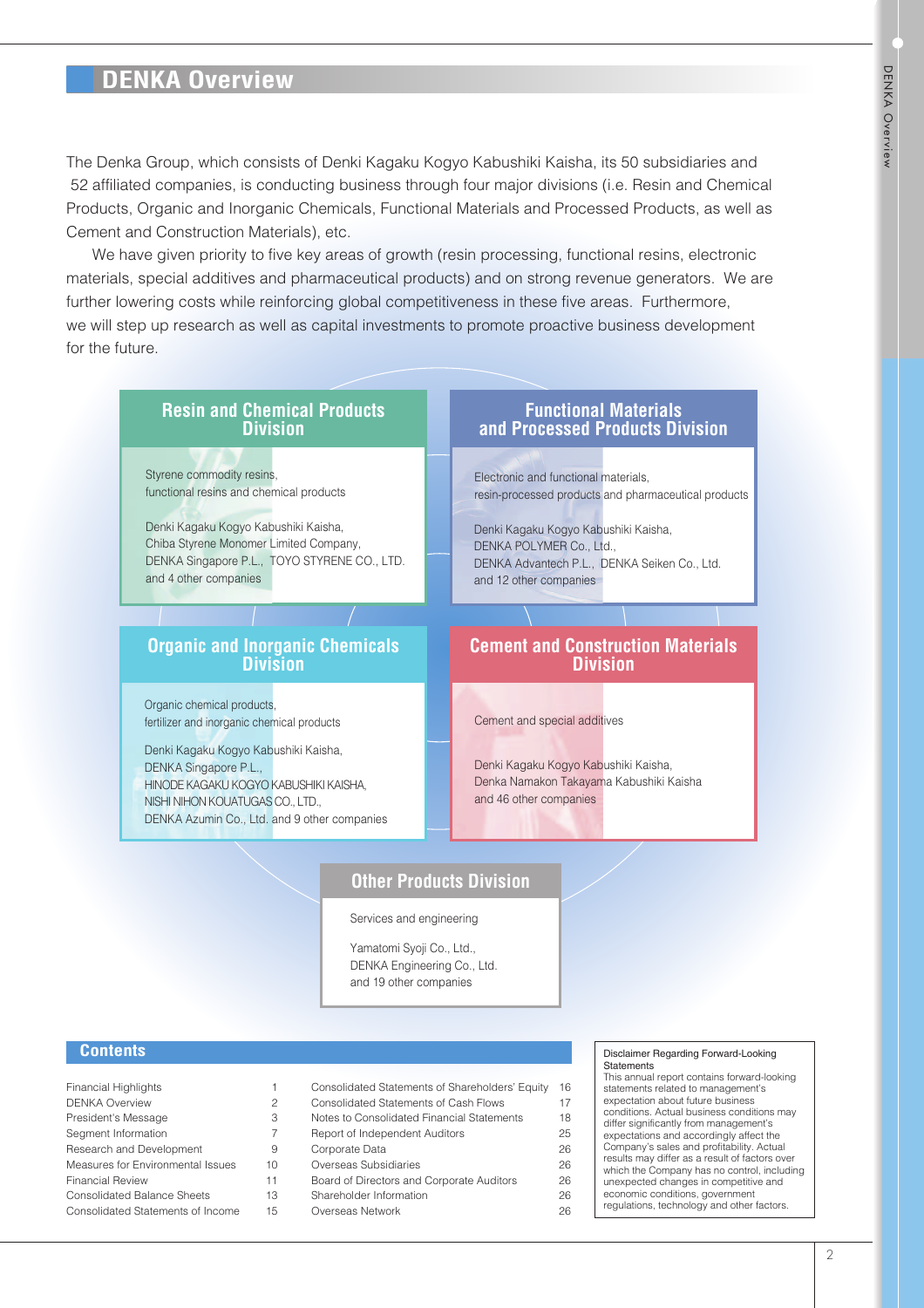**The Denka Group aims to carve out a new stage in the chemical field while establishing a higher level of profitability and a stronger financial base.**



# **Please explain about your business Q** Please explain about your business<br>performance for the fiscal year ended March 31, 2004.

The year under review was the concluding year of our group-wide business reform campaign "Reform 22" which had started in the fiscal year 2002. The noteworthy activities during the year **A**

were as follows: in April 2003, we merged with Toyo Chemical Co., Ltd., a core company of the Group's resinprocessing business, to consolidate the R&D departments and integrate other various departments of the head office; also in July 2003, we began operations in the fertilizer business with "Azumin" (humic acid magnesium fertilizer) taken over from Japan Metals & Chemicals Co., Ltd., further reorganizing and reinforcing various businesses within the Group.

During the year, we also made capital investments in the businesses of resin-processing, functional resins, electronic materials, special additives and pharmaceutical products (which were designated in the "Reform 22" campaign as the five key growth areas), and enhanced our growth products through proper allocation of resources to meet market demand.

The Company continued its efforts to improve its financial standings by further reducing interest-bearing debts and prompt disposal of high-risk assets that would not contribute to its earnings.

As a result, in the fiscal year under review, the Group posted consolidated net sales of ¥251,116 million, an increase of ¥7,291 million, or up 3.0%, from the previous year. On the other hand, although we saw declining factors in earnings such as a sharp rise in raw material prices, sales of high value-added products including ITrelated materials and functional resins grew. Hence, consolidated operating income substantially increased ¥3,433 million, or 19.1%, from a year earlier to ¥21,452 million. Net income soared to a record high of ¥10,554 million, a rise of ¥5,780 million, or up 121.1% year on year, thus, marked the second consecutive year of increase in net sales and earnings. Since we have almost finished resolving urgent issues, the groundwork is now considered to be laid for a further leap forward.

As for the Company's dividend, we declare a yearend dividend of ¥3 per share, resulting in an annual payout of ¥6 per share (including the interim dividend of ¥3 per share paid last year).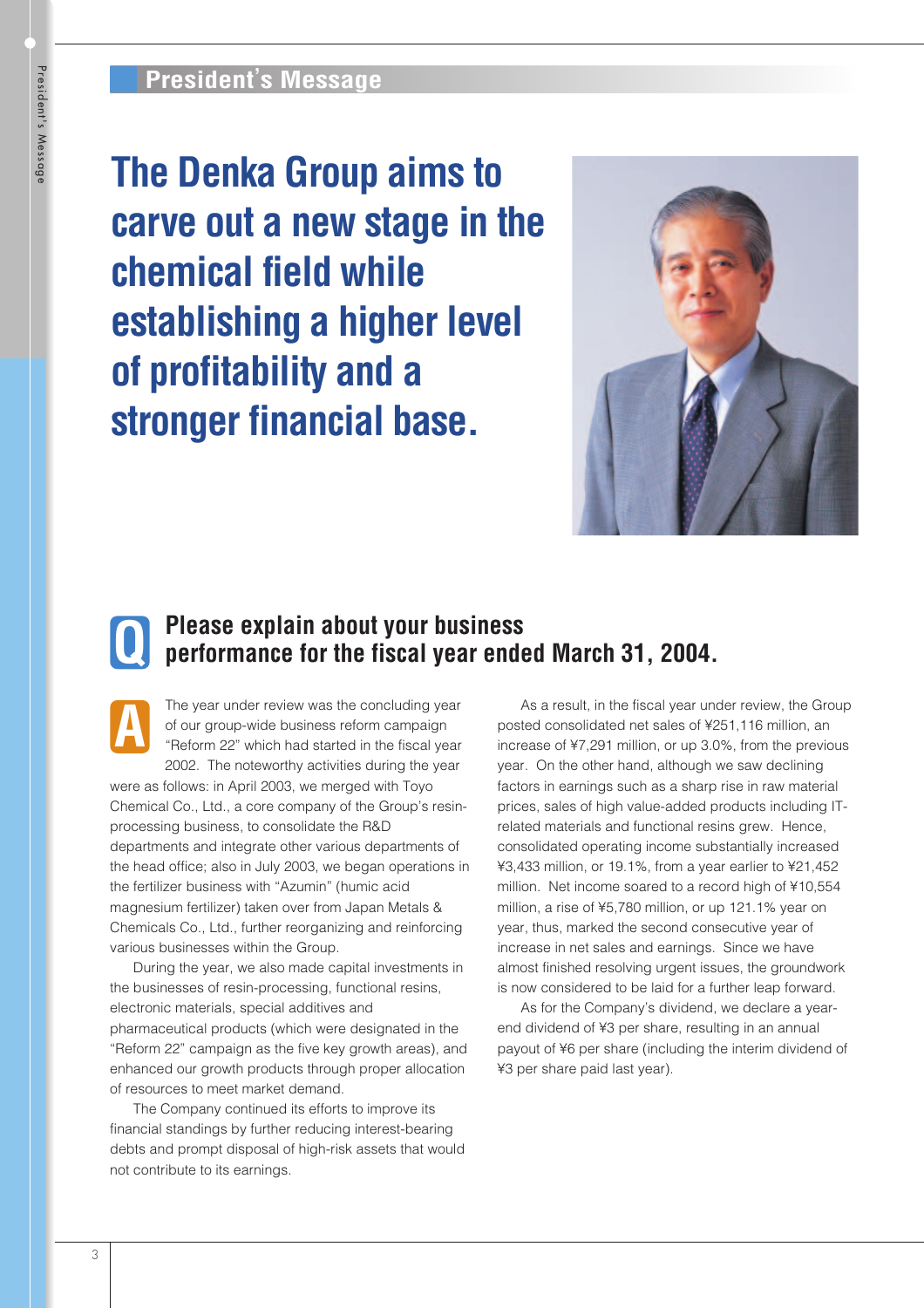

**A**

# **Please summarize the "Reform 22" campaign over two years since 2002.**

The Denka Group has been promoting the "Reform 22" campaign since April 2002 in a bid to secure stable profits and build a corporate structure enabling its further growth.

The fundamental aspects to be addressed were "enhancement of the Denka Group's consolidated management and review of business portfolio" as well as "business reforms for efficient management." Under these principles, we decided to concentrate management resources on priority businesses for growth

as well as to improve and maintain the earnings structure of its matured core businesses. Furthermore, we planned to drastically improve the Company's financial standings focusing on a reduction in its interestbearing debts. Our target was set at a considerable high level at that time with an operating profit margin of at least 10% and a reduction of consolidated interestbearing debts to ¥120,000 million or less.

Reviewing this campaign in the last two years, we feel the first stage of selection and concentration of our business has been completed and the framework for securing stable profitability has been established. We also nearly achieved our numerical targets as planned. Operating profit margin for the year under review considerably improved to 8.5% and interest-bearing debts were reduced to ¥120,448 million at the fiscal yearend, which was about half of their peak value of ¥260,800 million in fiscal 1992. As for the five priority businesses of growth, our Chiba plant showed remarkable growth in such product lines as ABS and functional resins, while



the Omuta plant's shift to fine ceramic products paid off and the Shibukawa plant marked record growth for electronic component materials in recent years.

Additionally, active attitudes among employees to improve the Company through the "Reform 22" campaign are some of its outcomes. The decisions by top management and the spirit of participation by employees are united to drive this campaign.

Although the "Reform 22" campaign resulted in such noteworthy achievements, I myself should not be totally satisfied with the results. We did achieve strong performance for two straight years, but an easy satisfaction might ultimately lead to regression under the rapidly changing economic climate. We may not make any further progress if we feel complacent with the status quo.

**Q**

**A**

# **How do you perceive the business environment for the year under review and onwards?**

Although the Japanese economy in the year under review could not completely break free of deflation, a trend of economic recovery was seen in the latter half of the year as exports

increased substantially on the back of the strong US economy and buoyant economic growth in China. Also, corporate capital spending was on the rise centering on digital products. The economy as a whole has been on a recovery trend, though the degree of recovery varies if we compare urban and rural areas, large and small

businesses, manufacturers and non-manufacturers, etc. At the beginning of the year, the chemical industry suffered a temporary economic setback in Southeast Asia as the SARS epidemic spread. Thereafter, however, exports developed steadily and demand expanded around IT-related products. Chemical companies improved their business performance in general, but raw material prices increased due to the rise in crude oil and naphtha prices, causing downward pressure on corporate earnings.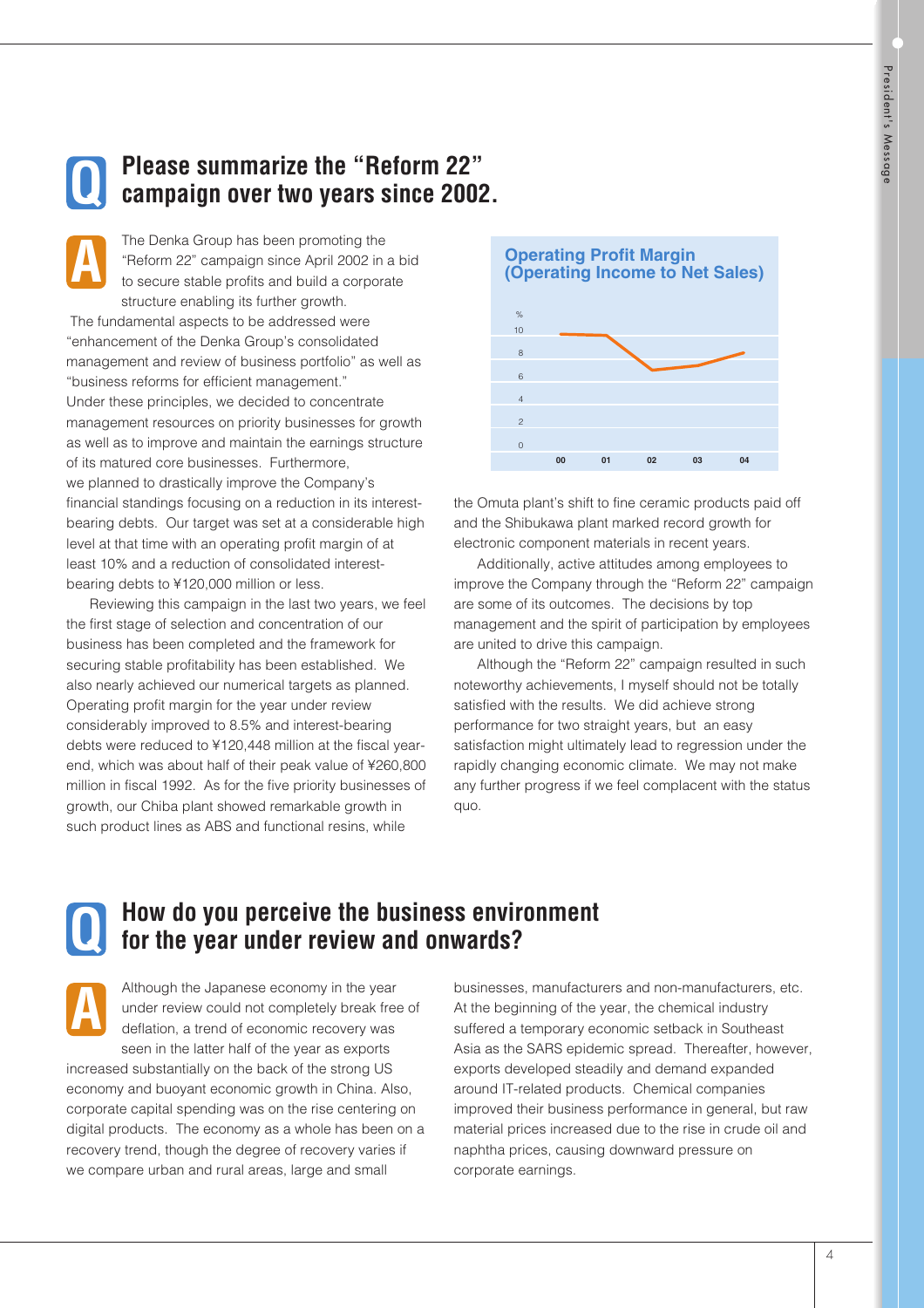# **President's Message**

As for business forecast for the fiscal year 2004, export-led economic recovery will basically continue supported by the robust US and Chinese economies.



In the domestic economy, however, a full-fledged economic recovery led by domestic demand can not yet be seen because of the high unemployment rate, little growth in income and ongoing deflation, as well as cutbacks in public works. A cause of concern is the sustainability of the global economy, which has served as an engine of the economic recovery here, especially fears of a US economic slowdown, the durability of capital investments, outlook for consumer spending and a global increase in material prices. Among other things, risk factors in the chemical industry are an upsurge in raw material prices associated with a rise in crude oil and naphtha prices and uncertain future currency movements, which give us continued concerns about the future.

Keeping a careful look at the forthcoming year's business environment, the Denka Group will strive to proactively expand sales by focusing on high valueadded products and continue to lower costs for securing high profitability.

# **What is the DENKA "New Stage 2006" Q that has started in April 2004?**

In April 2004, the Denka Group started the DENKA "New Stage 2006" (NS06), a new groupwide campaign aiming at higher goals based on the results achieved through the "Reform 22" **A**

campaign. This is a three-year plan to end on March 31,

2007, with which we will further strengthen our business base and financial standings to ensure higher profitability, stability and a further expansion in the priority areas of growth by promoting more strategic business development. In this plan, we have set numerical targets

# **Business Topics**

| <b>April</b>   | 1996 | Taiyo Vinyl Co., Ltd. commenced operation.                                |
|----------------|------|---------------------------------------------------------------------------|
| <b>October</b> | 1996 | "TC-10" campaign (Total cost reduction campaign) started operation.       |
| <b>April</b>   | 1999 | TOYO STYRENE CO., LTD. started operation.                                 |
| <b>April</b>   | 2000 | Taiyo Vinyl Co., Ltd. was reorganized under the management of Tosoh Corp. |
| July           | 2001 | Denka Renotec Co., Ltd. was established. (Special additives)              |
| <b>March</b>   | 2002 | Divestment of Naruse Securities Co., Ltd.                                 |
| <b>April</b>   | 2002 | "Reform 22" campaign started.                                             |
| June           | 2002 | Divestment of Denka Pharmaceutical Co., Ltd.                              |
| <b>October</b> | 2002 | Toyo Chemical Co., Ltd. became a wholly-owned subsidiary.                 |
| <b>April</b>   | 2003 | Toyo Chemical Co., Ltd. was merged with the Company.                      |
| July           | 2003 | Denka Azumin Co., Ltd. started operation.                                 |
| <b>April</b>   | 2004 | DENKA "New Stage 2006" (NS06) campaign started.                           |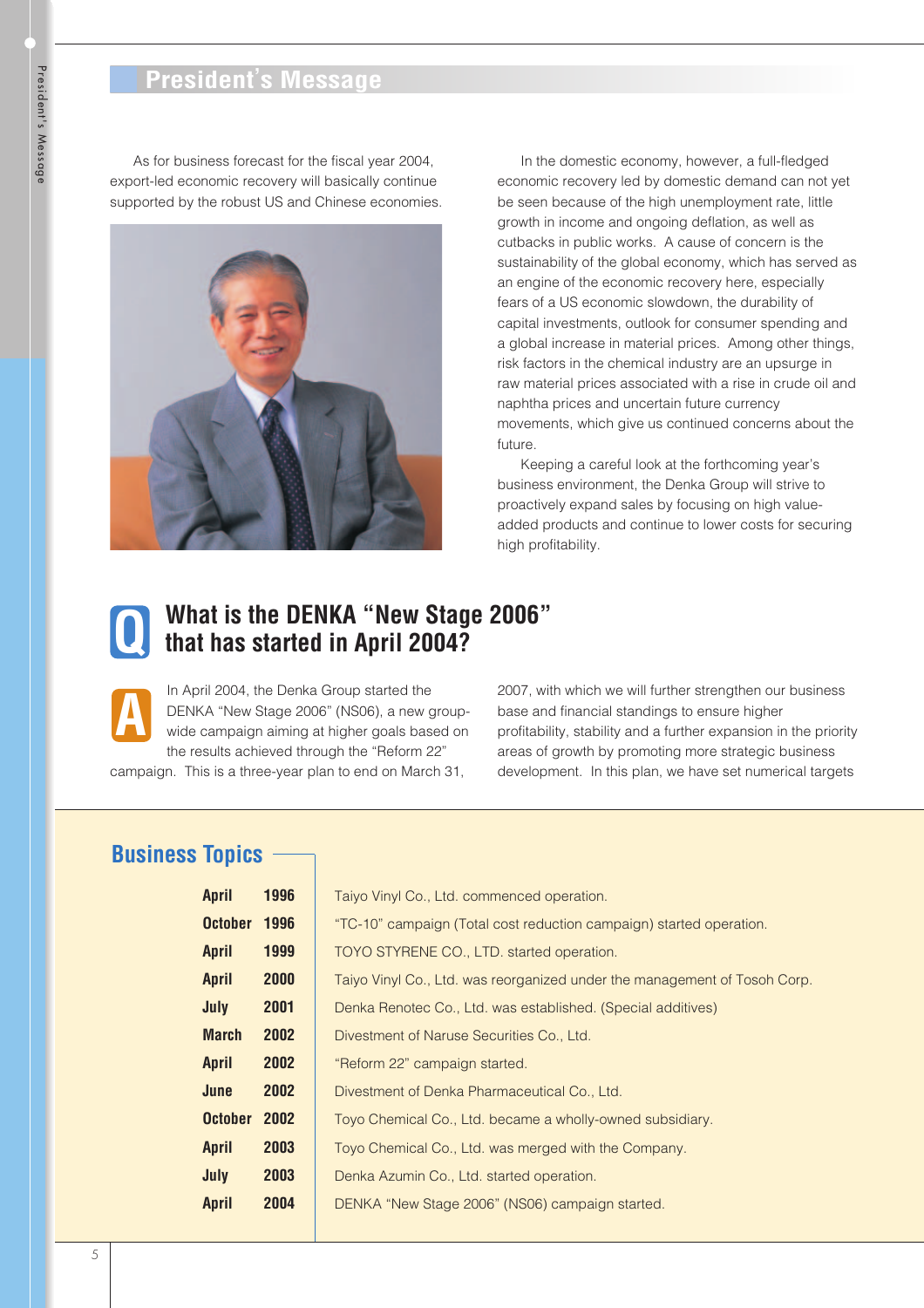of at least 10% in operating margin, shareholders' equity ratio of at least 50% and a ceiling for interest-bearing debt of ¥65,000 million, aiming at the industry's top-level profitability and financial strength.

Our approach is based on proactive business development toward new products and fields. To this end, we have decided to revitalize R&D activities as well as proactively allocate resources to growing domains by relaxing constraints on capital expenditures and depreciation expenses. The priority domains subject to investment are functional resins and electronic materials, and therefore we newly set up the Electronic Materials Business Headquarter in June 2004 to enhance and consolidate the electronics-related businesses. We will also seek to enhance the international competitiveness of our core businesses, to fulfill our societal responsibilities including compliance with the laws and environmental protection while optimizing our productivity through the business reform. Furthermore, in order to maintain a common awareness among all departments and employees through the entire Group, each department formulated its own new goal linked to the "NS06," thereby making this as a group-wide campaign.



We will also continue to drastically improve our financial standings. More concretely, we are aiming at reducing interest-bearing debts to lower the debt-equity ratio to a level of 0.5. To this end, a fairly high target was intentionally set so that interest-bearing debts of ¥120,400 million at the 2004 fiscal year-end could be halved over the next three years.



# **Q**

# **Please let us know about Denka's corporate vision and management policy.**

We have contributed to people's well being through our support for social and economic development by developing and supplying a wide range of chemical products for almost ninety years since the Company's establishment in 1915. We are seeking to build a higher level of profitability and cement our financial strength as a "distinctive manufacturer of chemicals who makes the presence felt unique and reliable" for the future, devoting ourselves to promote the "NS06" campaign in a bid to be a confident and proud company as well as a company of sustainable growth. **A**

In 2003, there were successive cases in which some companies in the chemical industry received administrative penalties for safety negligence, which gave us a renewed recognition of the importance to comply with law. The Denka group does hope to maintain the public's confidence and understanding indefinitely by fulfilling its responsibilities as a corporate citizen including assurance of safety operation, legal compliance and proactive environmental preservation as prerequisites for corporate growth. With corporate governance as its cornerstone, we will make further

efforts to enhance the board of directors' function, strengthen the auditing system, seek efficiency of the corporate structure and fortify the compliance framework.

Also, the Company gives top priority to its management to meet the expectations of various stakeholders such as shareholders, customers, local communities as well as employees, and concurrently to enhance our corporate value. Positioning the fiscal 2004 as the starting year for a further leap forward, the Denka Group will make concerted efforts to strengthen its business foundation and establish a high-profit structure. We earnestly solicit and deeply appreciate the continued understanding and support of our shareholders, investors and other stakeholders.

June 2004

Joshia Hiruma

Toshio Hiruma, President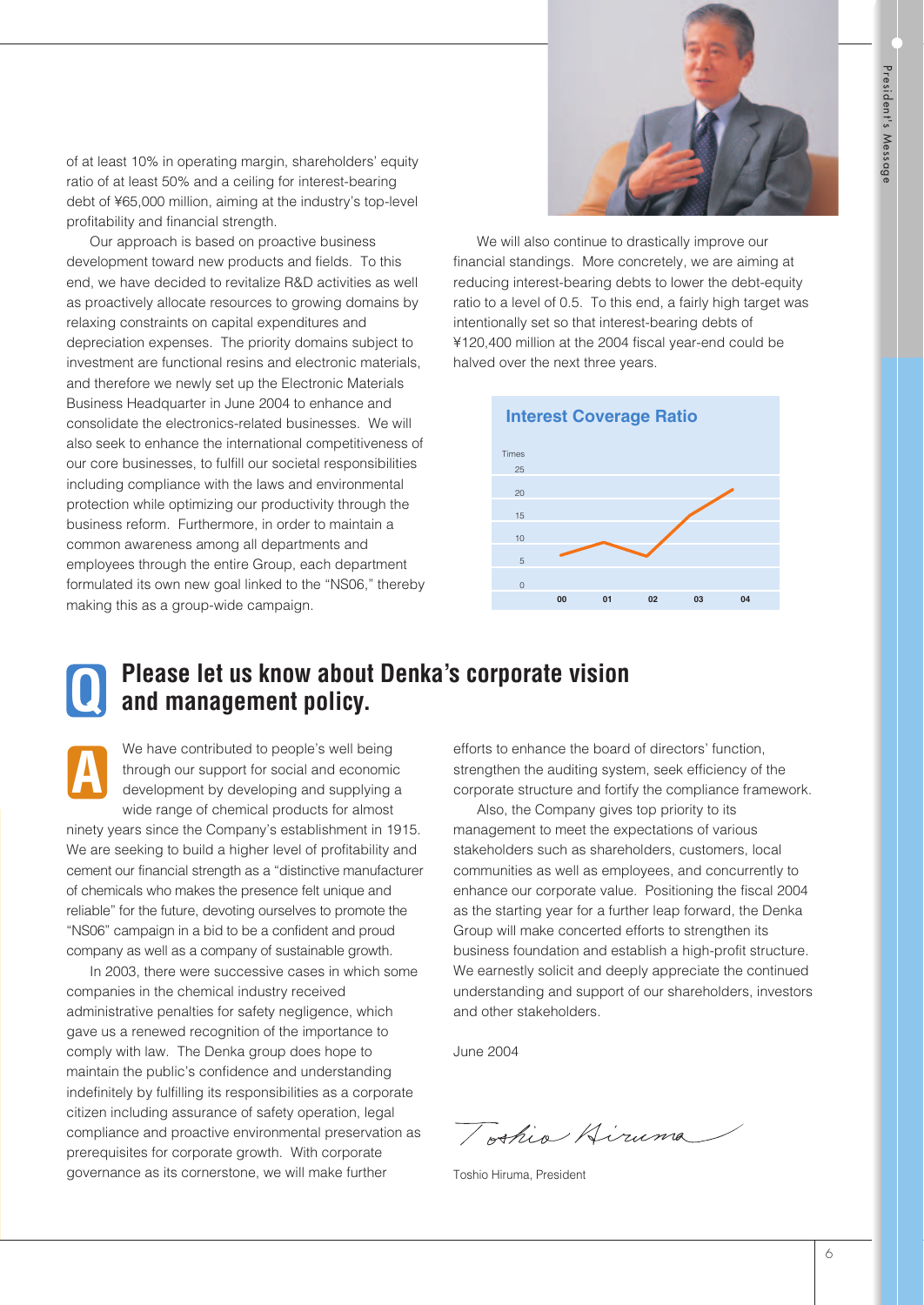# **Segment Information**

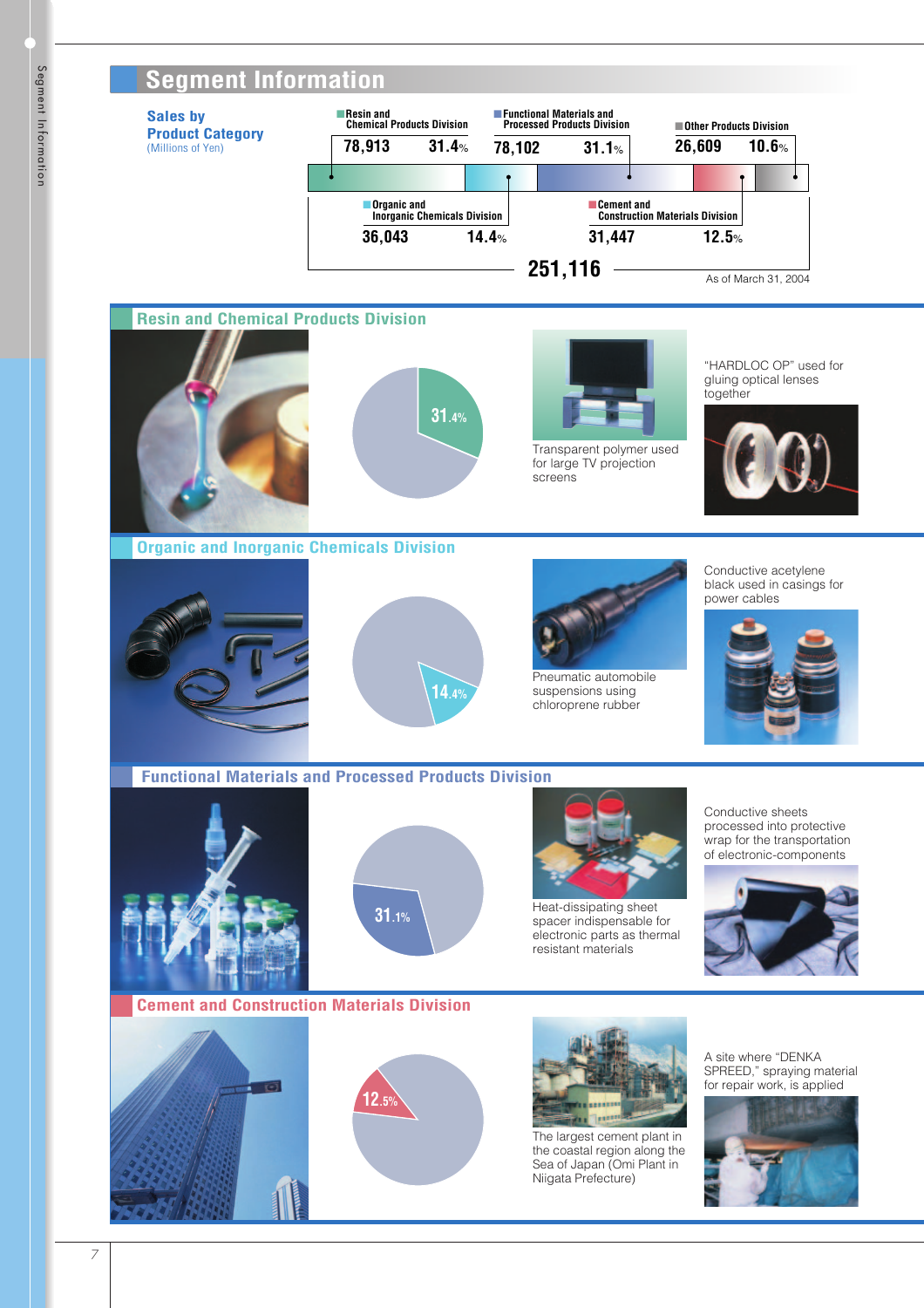(Note)

Regarding the divisions previously classified as "Specialized Chemical Products" and "Pharmaceutical Products," we reviewed business segments with a view to reinforcing the Group's management to better clarify each division's actual performance and strategy. As a result, we have decided to reclassify the<br>foregoing divisions as "Organic and Inorganic Chemicals Division" and "Functional Materials and Processed Products Division" from the fiscal year under review. Concurrently, it has been decided that the former "Petrochemical Products Division" is to be renamed as the "Resin and Chemical Products Division" in order to more properly define our business segments.

Sales steadily increased ¥6,575 million, or 9.1%, to ¥78,913 million, as compared to the previous year.

**Styrene commodity resins (polystyrene and ABS resins):** Sales considerably increased as export volumes grew on the back of the demands from the Chinese market. At DENKA Singapore P.L., our overseas subsidiary in Singapore, its sales volume of polystyrene resin expanded, with its sales price rising.

**Functional resins:** The sales volume of transparent polymers increased primarily for use in optical lens and game consoles. Heat-resistant ABS resins sold well mainly for use in automobiles and cellular phones. "CLEAREN", special resin, also showed a steady growth in its sales volume.

**Chemical products:** Sales volume of acetic acid and vinyl acetate grew chiefly within the domestic market. Sales revenue of "POVAL" increased due to expanded sales quantity in the domestic market. "HARDLOC" boosted its sales volume mainly for speakers installed in vehicles. "HARDLOC OP/UV" (ultraviolet curable adhesive) also showed a substantial sales expansion for optical lens and other applications.

Sales were ¥36,043 million, an increase of ¥1,286 million, or up 3.7%, from a year earlier.

**Organic chemical products:** While the sales volume of chloroprene rubber grew both at home and abroad primarily for use in automobiles and adhesives, sales revenue in yen eventually declined because export proceeds dropped due to strong yen. On the other hand, "ER Rubber" (used in automotive hoses) sold well while acetylene black also showed a strong growth in sales both in Japan and abroad.

**Fertilizer:** Sales of nitrolime almost leveled off from the previous year, but the sales volume of "Toretaro", high silicate fertilizer, rebounded. In addition, as the Company took over a part of fertilizer business including Azumin from Japan Metal & Chemicals Co., Ltd. in July 2003 and commenced its sales, overall fertilizer business recorded a marked growth in sales.

**Inorganic chemical products:** Sales of carbide developed favorably while "FIRELEN" sales dropped due to a decline in sales prices both in the domestic and overseas markets. Sales of alumina cement also dropped owing to its reduced sales volume resulting from fiercer competition with increasing imports.

Sales were ¥78,102 million, an increase of ¥152 million, or up 0.2%, as compared to the previous year.

**Electronic and functional materials:** The recovery of demand in IT-related products increased shipments of related materials. The sales volume of fused silica fillers climbed sizably both in Japan and in DENKA Advantech P.L. in Singapore, resulting in a sharp increase in its sales. The sales volume of thermally resistant products, such as electronic circuit boards and heat-dissipating sheets, showed a substantial growth thanks to steady advances in new development theme for IT-related product use. The sales volume of mono-silane gas at Denal Silane Co., Ltd. also grew strongly.

**Resin-processed products:** Sales of conductive sheets and electronic packaging materials, such as "ElegripTape," increased due to a steady increase in the sales volume. In food packaging materials, OPS (biaxially oriented polystyrene sheet) sales volume rose due to simultaneous enhancement of both our manufacturing facility for primary processing of sheets and films and the processed-product manufacturing facility at DENKA POLYMER Co., Ltd. on the back of strong demand. Sales of processed OPS products manufactured by DENKA POLYMER Co., Ltd. were sluggish overall because of weak demand for trays and lunch containers, coupled with a cool summer. Yarn for the use of synthetic fiber wigs saw a dip in sales revenue in yen terms due to the currency's appreciation.

**Pharmaceutical and other products:** The volume of "SUVENYL" sold to distributors by the Company fell on account of the production halt during the second-phase construction period for its output-capacity expansion. DENKA Seiken Co., Ltd. posted a sales increase by producing and selling more of its key product of influenza vaccines compared to the last year even though its sales of test reagents for domestic use slipped due to intensified competition.

Sales decreased ¥129 million, or down 0.4%, to ¥31,447 million, compared with a year ago.

**Cement:** While we were placed in the severe environment due to a continued reduction in public work projects, sales of the cement grew because we strived to hold onto the same sales volume as last year in Japan and its exports expanded substantially. **Special Additives:** Sales of "DENKA SPREED" and "HARDLOC II" soared mainly due to reinforcement work. Although sales of "PRETASCON" developed well primarily for the use of anti-seismic reinforcement work, the sales volume of "NATMIC" fell due to decreased demand for its use of large-scale projects, such as the New Tomei Expressway, in addition to a reduction in the overall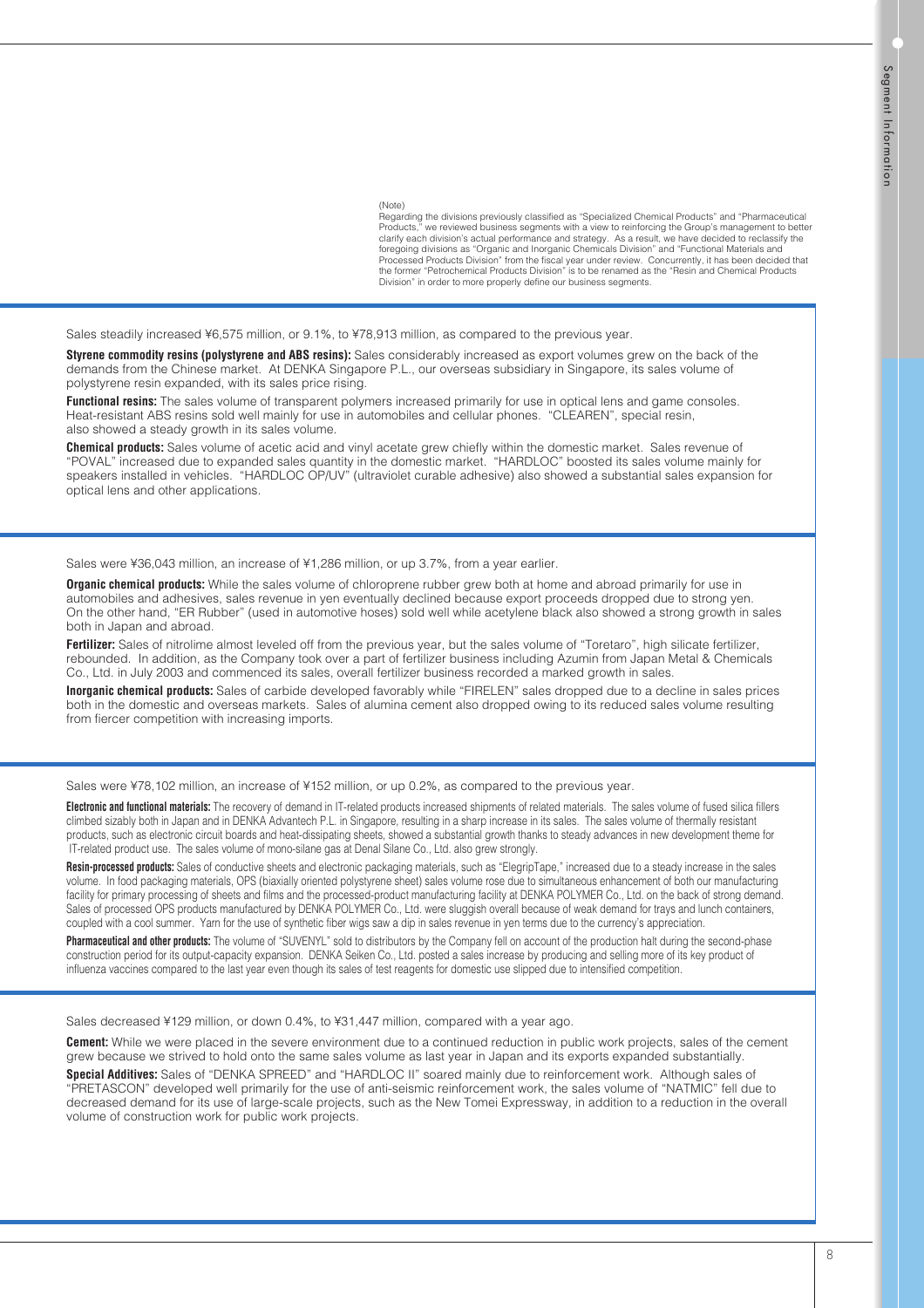# **1. Fundamental Role and Basic Policy**

The Denka Group actively promotes research and development activities, with an emphasis on advancing its proprietary technologies and applying them to the related fields. The Group's research and development policy comprises: (1) development of new products based on corporate business strategies, (2) strengthening of the corporate business foundation by fostering core technologies, and (3) improving efficiency in its R&D through a more focused approach and more flexible operational management. As a continuously growing research and development based company, Denka is conducting its R&D with the ongoing aim of improving customer satisfaction.

# **2. Reorganization of Our Research and Development System**

Denka restructured its research division into a more theme-focused and sector-oriented organization in June 2004. A "Research Center" was established at each corporate branch to facilitate the process by which research outcomes are reflected in the products to optimally leverage the features of its product lines.

An "Analysis Center" within the Central Research Center was also established to flexibly utilize the Group's common basic technologies in across a broad spectrum of analyses.

# **3. Results for the Current Fiscal Year**

Research and development expenditures of the entire Denka Group for the fiscal year under review amounted to ¥8,478 million (US\$ 80 million). In Japan alone, a total of 407 patents were disclosed and 272 (including utility patents) were registered.

The breakdown of Denka research and development activities and our key achievements (by division) is as follows:

# (1) Resin and Chemical Products Division

Research and development activities are progressing with the focus on styrene functional resins to improve Denka production technologies for CLEAREN and transparent, thermally-resistant as well as weatherresistant resins, with a view to enhancing quality and developing new products. Moreover, we also entered the optics sector with our functional adhesives.

# (2) Organic and Inorganic Chemicals Division

In the organic chemical product segment, we are enhancing the production technologies for chloroprene, ER rubber and acetylene black. In the fertilizer and inorganic chemical product segment, we are focusing on research and development to enhance our ALUMINA CEMENT, FIRELEN, alumina fiber and fertilizer operations.

# (3) Functional Materials and Processed Products Division

In the semiconductor and electronic materials sector, we are proceeding with the development of new products in the product family of fused silica filler, ceramic substrates, metal base plates, heat sink and molded ceramic products.

In the resin processed product sector, we are working on the development of new products, concentrating on innovative packaging materials for the electronics as well as food processing sectors.

In the construction, industrial and environmental materials section, our development of products to meet market needs that incorporate adhesive coatings and profile extrusion molding technologies is advancing.

In the pharmaceutical product sector, we are addressing the development of new pharmaceutical applications which utilize the beneficial functions of hyaluronic acid.

DENKA Seiken Co., Ltd. is promoting the development of safe, effective vaccines as well as striving to develop bacterial and clinical biochemical reagents.

# (4) Cement and Construction Materials Division

In the special cement additives sector, we are refining key products, such as NATMIC, TASCON and CSA while developing new markets for HARDLOC II, an acrylic adhesive.

# (5) Other Products Division

Denka Consultant & Engineering Co., Ltd., which designs and builds industrial equipment, has been developing technology for efficient pneumatic transportation systems for powdered/granulated materials that are generally difficult to convey.

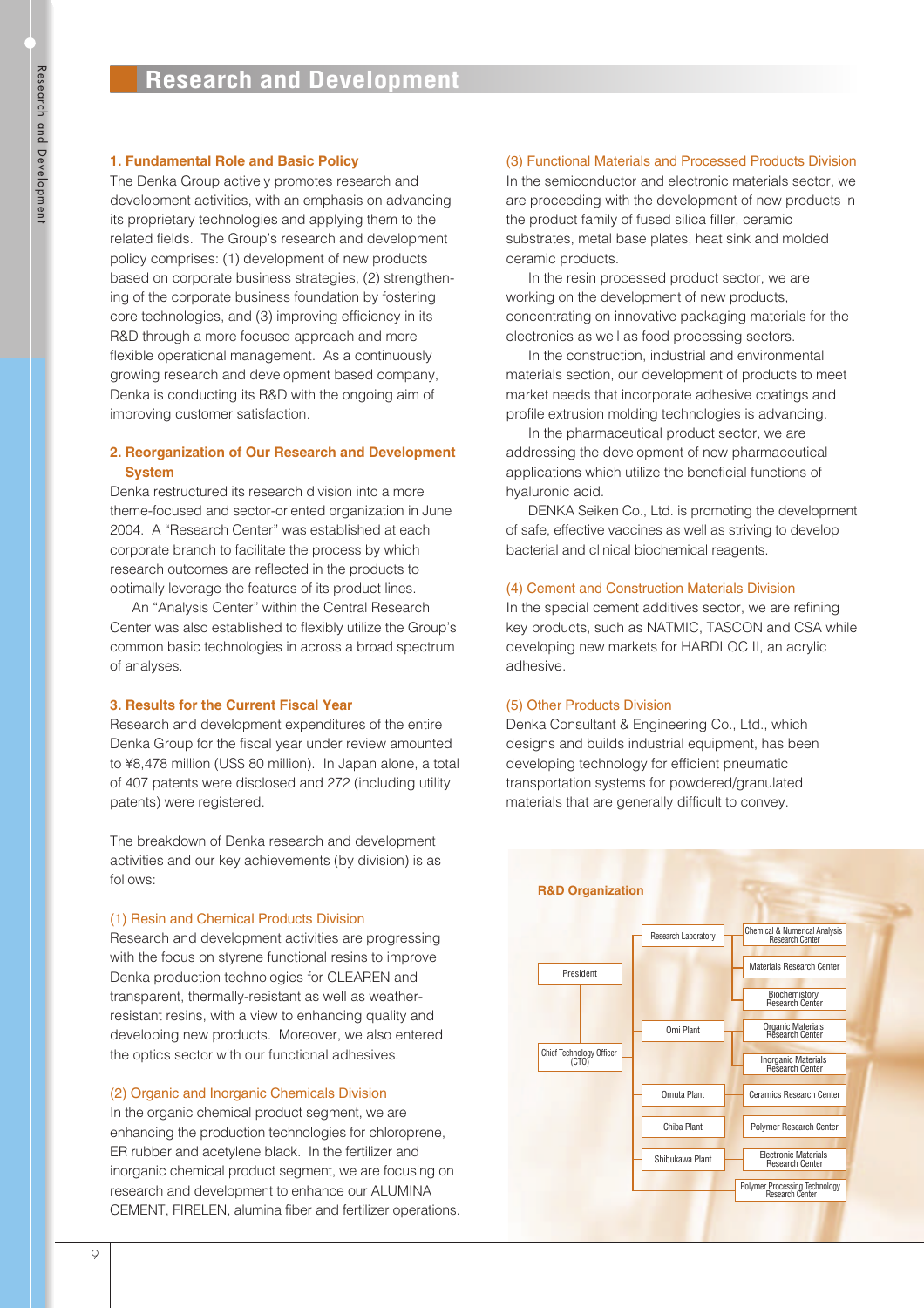# **Measures for Environmental Issues**

# **Our efforts for environmental conservation and efficient use of resources**

Today, businesses are expected to strive towards attaining the so-called "sustainable society" in which the environment should be conserved and resources efficiently used. Against this backdrop, chemical companies are increasingly incorporating these notions into corporate philosophies and adopting responsible care (RC) activities. Specifically, they are proactively implementing reductions in the emission of chemical substances as well as other pollutants to utilize waste as a resource through efficient recycling.

Having obtained ISO 14001 certification for all plants, we are proactively promoting RC activities. Furthermore, we have formulated a medium-term (three-year) environmental plan to reduce environmental impact (reduction in emissions of chemicals, improvement in the quality of the atmosphere and the water, decreasing the volume of leftover waste for final disposal, and reduction in greenhouse gas emissions) in order to proceed with forward-looking planned improvement.

Of our various activities, we shall discuss the progress made in reducing emissions of the chemical substances designated under the PRTR Law (PRTR = Pollutant Release and Transfer Register), promotion of energy saving and recycling through our cement plant recycling system.

# **Reduction in emissions of chemical substances listed in the PRTR Law**

While we have been making efforts to reduce emissions of chemical substances listed in the PRTR Law, we actually had emissions of 483 tons (54 substances for the entire company) in the fiscal year 2003, about a 20% increase from a year earlier. However, it is important to note that this figure is inflated on the surface due to mergers of some of

our affiliates companies, and that we have in fact reduced our emissions about 15% compared to the previous year. We will continue to take reduction measures and review our options in order to achieve an emission ceiling of 210 tons for 2005.

## **Promotion of energy saving**

We have been promoting energy saving with our medium-term environmental plan by setting specific criteria and targets at each plant. As a result, we could achieve energy savings resulting in the unit energy consumption for fiscal 2003 being 96.2% of the previous year's (or 92.2% of the level for fiscal 1990). The energy savings target set by the chemical industry for fiscal 2010 is 90% of the level in fiscal 1990.

We have established specific plans for energy conservation at the individual plant sites (Omi factory: cement and chloroprene; Chiba factory: styrene monomer; Omuta factory: fused silica) and are continuing to reduce energy consumption targeting a unit energy consumption of 90.6% of the level in fiscal 1990.

# **Promotion of recycling with our cement plant recycling system**

Our Omi factory is quick to make effective use of waste and by-products as raw material or fuel in the cement production process. We contribute to the recycling of resources by voluntarily accepting 450,000 tons of waste and by-products regardless of origin including carbide from urban refuse in adjacent communities, dried sludge left over from sewage treatment, bone-meal feed which is to be disposed at the behest of the government.

Further, as our biomass boiler started its full operation in March 2003, we accepted 27,000 tons of wood waste from adjacent communities for recycling.

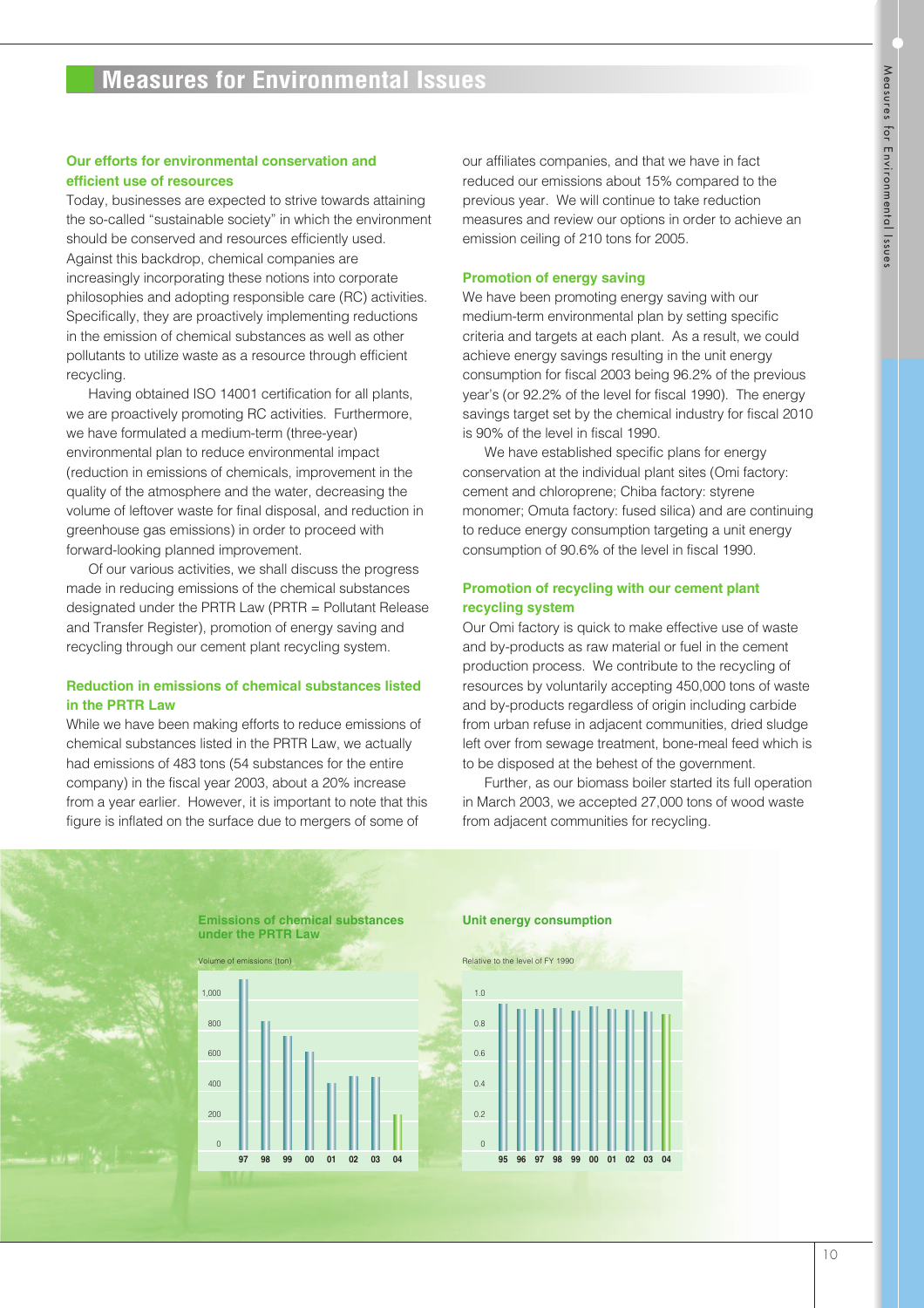## **Business Environment**

During the fiscal term under review, Japan was still suffering from deflation and it's difficult employment situation. However, in the latter half of the term, the nation's economy began to show signs of recovery, due chiefly to rising exports helped by steady economic situation in the U.S. and high economic growth in China, improvement in corporate earnings mainly in the digital products sector, and resultant increases in their capital spending. Overall, Japan's economy picked up moderately in fiscal 2003, despite such negative factors as high crude oil prices, the strong yen and rising long-term interest rates.

In the chemical industry, demand was sluggish at the beginning of the fiscal year, affected partly by temporarily weakened economic activities in the East Asian region due to the SARS (severe acute respiratory syndrome) in spring 2003. Later, however, demand picked up and remained solid, particularly from exporters and IT-related corporations. Meanwhile, hikes in crude oil and naphtha prices pushed up prices of raw materials, which weighed on the profitability of corporate Japan.

## **Operating Results**

## 1. Net Sales

Under these economic circumstances, Denka did its utmost to expand its business domains and secure profits. As a result, net sales increased ¥7,291 million, or 3.0%, from the previous year to ¥251,116 million (US\$2,377 million).

The segment summary report is as presented earlier in the "Segment Information."

## 2. Operating Income

While profits were hurt by a sharp rise in prices of raw materials, sales of high-value added products such as ITrelated materials and functional resins increased in terms of volume. Accordingly, operating income soared ¥3,433 million, or 19.1%, year on year to ¥21,452 million (US\$203 million). The operating income margin stood at 8.5%, up 1.1 percentage points from a year earlier.

## 3. Net Income

Improved investment earnings helped balance sheets at equity-method affiliates to look better, and interest expenditures decreased thanks to a reduction in interestbearing liabilities. To streamline its asset holdings and enhance its financial position, Denka proactively unwound cross-shareholdings and sold real estate properties such as corporate housing units.

Denka posted gains from the sale of these assets, while posting valuation losses on golf course memberships and investment securities, in addition to losses incurred during the improvement of logistics operations and phasing-out of resin facilities. As a result, net income soared ¥5,780 million, or 121.1%, from the preceding year to ¥10,554 million (US\$100 million).

# **Financial Position**

#### 1. Total Assets

Total assets at the end of the year under review were ¥315,743 million (US\$2,989 million), up ¥2,182 million from the previous year. Current assets rose ¥1,062 million to ¥99,209 million (US\$939 million), as a result of increases in account receivable due to expanded sales and inventories reflecting increasing prices for raw materials. Fixed assets were ¥216,534 million (US\$2,050 million), up ¥1,120 million

# Five-Years Summary

|                                   |           |           | Millions of Yen |           |           | Thousands of<br>U.S. Dollars |
|-----------------------------------|-----------|-----------|-----------------|-----------|-----------|------------------------------|
|                                   | 2004      | 2003      | 2002            | 2001      | 2000      | 2004                         |
| <b>Net Sales</b>                  | ¥ 251,116 | ¥ 243.825 | ¥240.678        | ¥ 272.274 | ¥ 256,273 | \$2,377,318                  |
| Net Income (Loss)                 | 10,554    | 4,774     | (1,978)         | 5,636     | 8,319     | 99,915                       |
| <b>Total Assets</b>               | 315,743   | 313.561   | 322,808         | 369,029   | 379,293   | 2,989,141                    |
| <b>Total Shareholders' Equity</b> | 114,965   | 102,105   | 93,099          | 92,523    | 90,195    | 1,088,369                    |

Note: Yen amounts are translated into dollars at a rate of ¥105.63=U.S.\$1.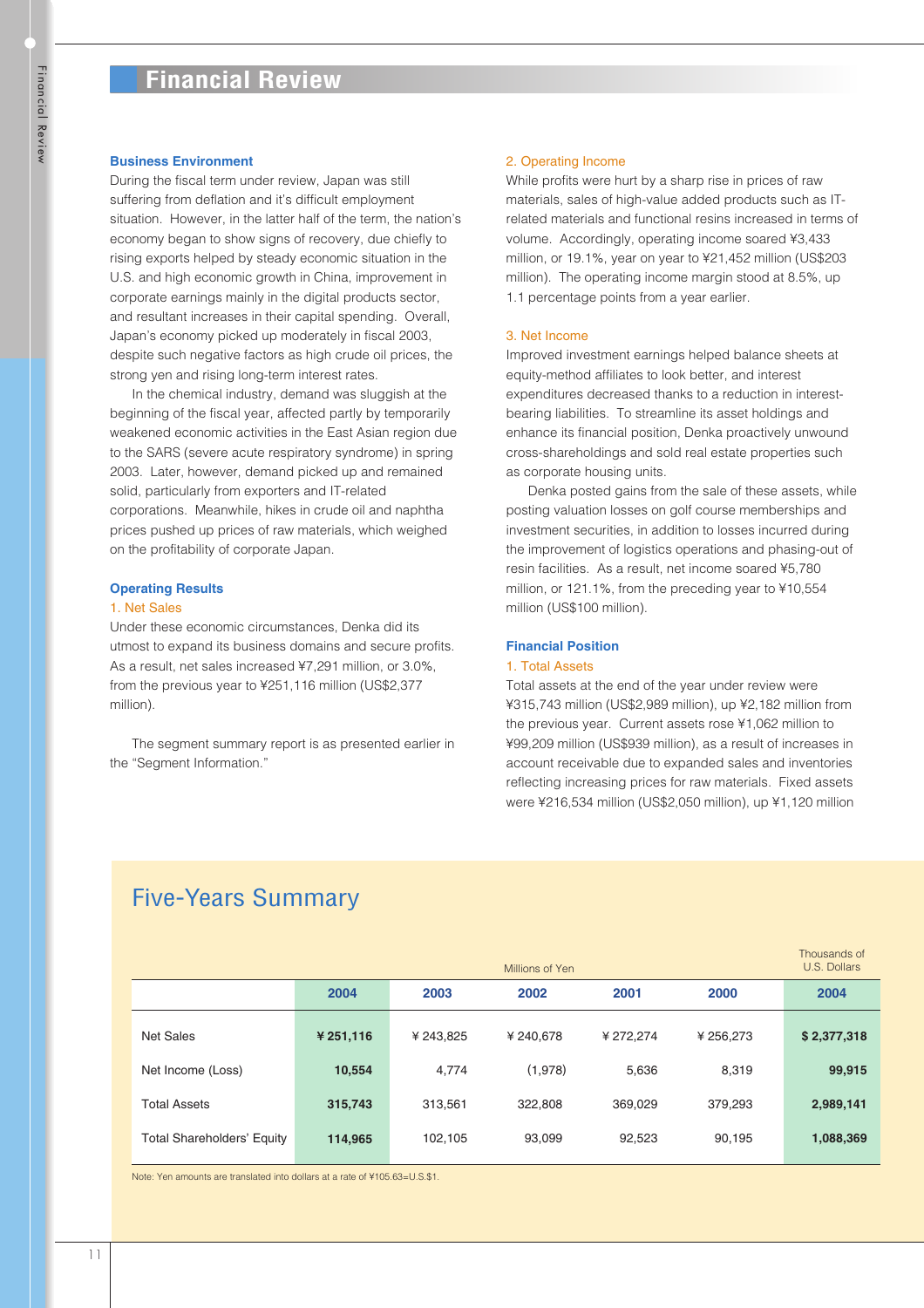from a year earlier, as the value of investment securities rose due to improved balance sheets at equity-method affiliates and an about-face in the stock market. Costs for the corporate bond issue, which had been booked as a part of the deferred assets until the previous fiscal year, were booked as expenses when incurred, beginning in the term under review.

# 2. Total Liabilities

Total liabilities at the end of the year stood at ¥195,699 million (US\$1,853 million), down ¥11,092 million from a year earlier. Denka managed to reduce interest-bearing liabilities by ¥19,557 million to ¥120,448 million, by keeping capital investments within the scope of its own funds and selling investment securities and properties such as land for corporate housing. The ratio of total debts to total assets stood at 38.1%, an improvement of 6.5 percentage points from the previous year.

## 3. Minority Interest

Minority interest was up ¥414 million year on year to ¥5,079 million, due to increased profits at equity-method affiliates.

# 4. Total Shareholders' Equity

Total shareholders' equity at the end of the year grew ¥12,860 million from the preceding year to ¥114,965 million, owing to increases in net income and net unrealized gains on invstment securities. As a result, the shareholder equity ratio rose 3.8 percentage points to 36.4%, while the book value per share rose ¥26.68 to ¥238.13.

# **Cash Flows**

Net cash provided by operating activities was ¥32,212 million (US\$305 million), up ¥2,713 million from the previous year, mainly thanks to earnings pickup and declines in interest payment.

A net outflow of ¥8,102 million (US\$77 million) represented net cash used in investment activities. Focusing on mission-critical growth businesses to achieve new growth, Denka made proactive capital investments in the second phase to boost the output of SUVENYL and other projects to expand the production of heat-resistant resins as well as "Elegrip Tape," an adhesive tape for fastening semiconductors. In the meantime, the company sold assets, including investment securities to unwind cross-shareholdings. As a result, total free cash flows amounted to ¥24,110 million (US\$228 million), a rise of ¥14,453 million from a year earlier.

Net cash used in financing activities included the dividend payment of ¥3,016 million and repayment of interest-bearing liabilities of ¥19,382 million (US\$183 million), aiming to strengthen our financial position.

As a result, cash and cash equivalents at the end of the year increased ¥1,747 million to ¥6,630 million (US\$63 million).

## **Dividends**

We paid a year-end dividend of ¥3 (US\$0.028) per share, bringing the annual dividend for the year to ¥6, of which ¥3 was disbursed in December 2003 as an interim dividend.

#### **Net Sales**



#### **Net Income (Loss)**

Millions of Yen

**00 01**

(3,000)

 $\overline{0}$ 

3,000

6,000

9,000

12,000

**02 03**

**04**



#### **Net Income (Loss) per Share**



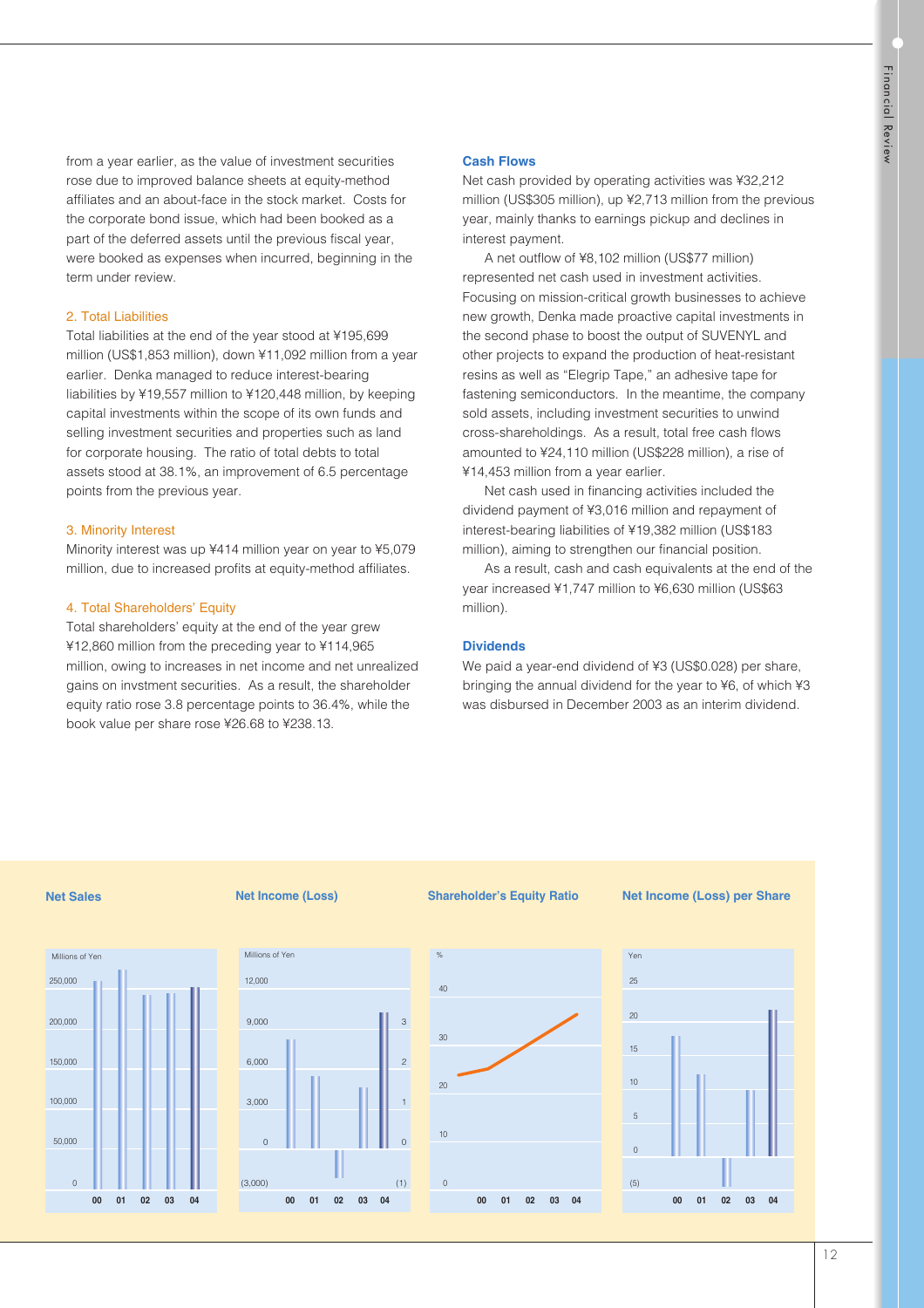# **Consolidated Balance Sheets**

| March 31                                           | Millions of Yen |              |              |  |
|----------------------------------------------------|-----------------|--------------|--------------|--|
| <b>ASSETS</b>                                      | 2004            | 2003         | 2004         |  |
| <b>Current assets:</b>                             |                 |              |              |  |
| Cash and time deposit                              | ¥<br>6,693      | ¥<br>4,931   | \$<br>63,366 |  |
| Notes and accounts receivable, trade (Note 4)      | 54,000          | 52,938       | 511,218      |  |
| Marketable securities                              | 372             | 372          | 3,520        |  |
| Inventories (Note 7)                               | 31,841          | 29,741       | 301,443      |  |
| Deferred tax asset (Note 10)                       | 1,413           | 3,705        | 13,377       |  |
| Prepaid expenses and other current assets (Note 4) | 5,223           | 6,880        | 49,448       |  |
| Allowance for doubtful accounts                    | (333)           | (420)        | (3, 155)     |  |
| Total current assets                               | 99,209          | 98,147       | 939,217      |  |
|                                                    |                 |              |              |  |
| Property, plant and equipment (Note 8):            |                 |              |              |  |
| <b>Buildings and structures</b>                    | 104,981         | 102,616      | 993,856      |  |
| Machinery and equipment                            | 271,334         | 271,122      | 2,568,724    |  |
| Land (Note 18)                                     | 66,975          | 66,983       | 634,054      |  |
| Construction in progress                           | 2,568           | 3,782        | 24,309       |  |
|                                                    | 445,858         | 444,503      | 4,220,943    |  |
| Accumulated depreciation                           | (271, 321)      | (266, 188)   | (2,568,599)  |  |
| Total property, plant and equipment                | 174,537         | 178,315      | 1,652,344    |  |
| Intangible fixed assets                            | 382             | 474          | 3,610        |  |
| Investments and other assets:                      |                 |              |              |  |
| Investment securities (Notes 4 and 5)              | 35,716          | 27,902       | 338,123      |  |
| Long-term loans receivable (Note 4)                | 887             | 996          | 8,402        |  |
| Other                                              | 4,637           | 6,629        | 43,890       |  |
| Deferred tax asset (Note 10)                       | 994             | 1,592        | 9,413        |  |
| Allowance for doubtful accounts                    | (619)           | (573)        | (5,858)      |  |
| Total investments and other assets                 | 41,615          | 36,546       | 393,970      |  |
|                                                    |                 |              |              |  |
|                                                    |                 |              |              |  |
| Deferred charges:                                  |                 |              |              |  |
| Other                                              |                 | 79           |              |  |
| Total deferred charges                             |                 | 79           |              |  |
| <b>Total assets</b>                                | 315,743<br>¥    | 313,561<br>¥ | \$2,989,141  |  |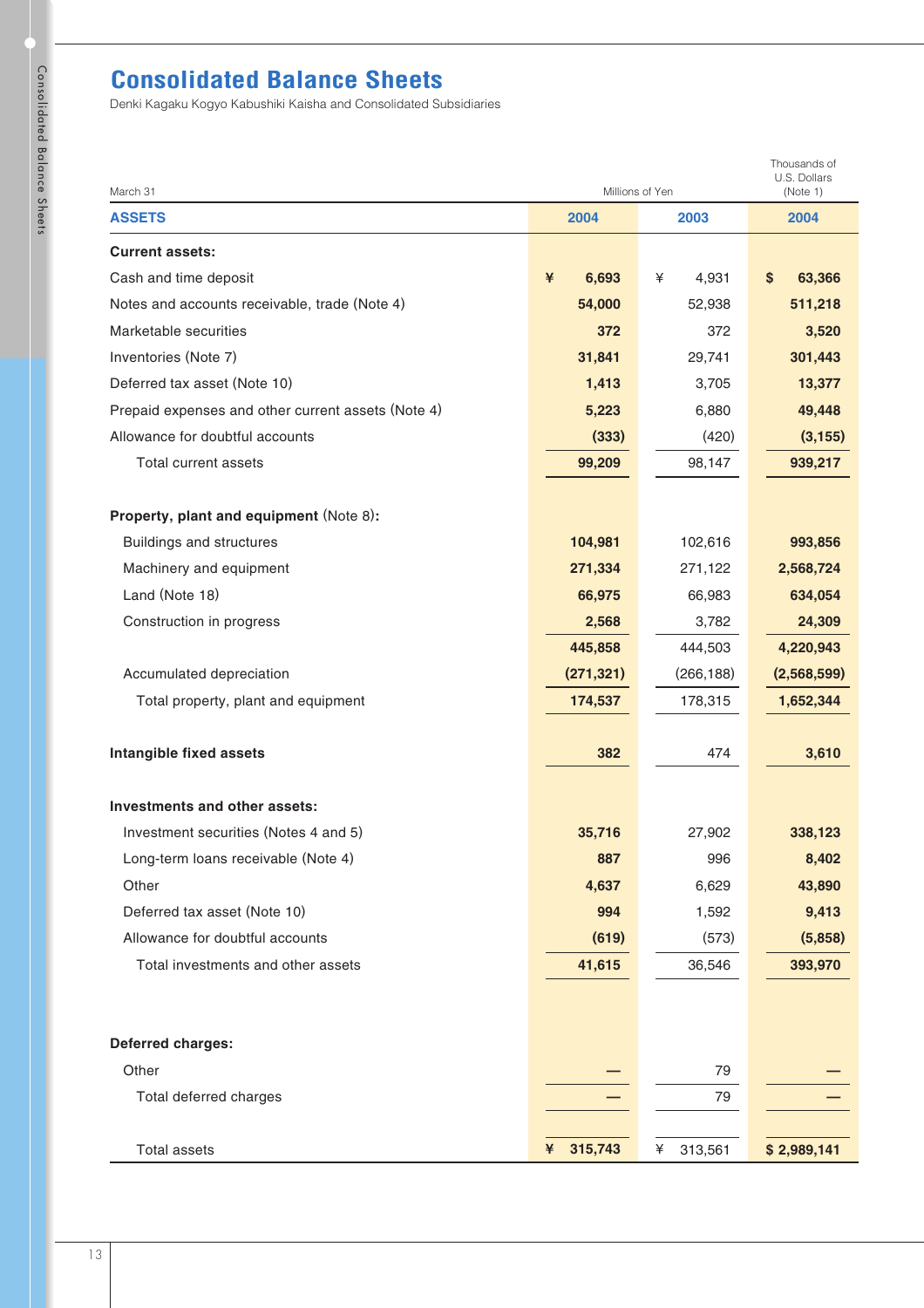| petpblicked   |  |
|---------------|--|
| ballance      |  |
| <b>Sheets</b> |  |

|                                                      |              | Millions of Yen |               |  |  |
|------------------------------------------------------|--------------|-----------------|---------------|--|--|
| <b>LIABILITIES AND SHAREHOLDERS' EQUITY</b>          | 2004<br>2003 |                 | 2004          |  |  |
| <b>Current liabilities:</b>                          |              |                 |               |  |  |
| Notes and accounts payable, trade (Note 4)           | ¥<br>33,992  | ¥<br>34,635     | 321,801<br>S. |  |  |
| Short-term bank loans (Note 8)                       | 49,721       | 57,908          | 470,711       |  |  |
| Commercial paper                                     |              | 6.000           |               |  |  |
| Current portion of long-term debt (Note 8)           | 20,542       | 13,471          | 194,470       |  |  |
| Accrued taxes on income and other (Note 10)          | 3,423        | 1,811           | 32,406        |  |  |
| Accrued bonus                                        | 1,922        | 2,128           | 18,196        |  |  |
| Other current liabilities (Note 4)                   | 22,947       | 19,794          | 217,242       |  |  |
| <b>Total current liabilities</b>                     | 132,547      | 135,747         | 1,254,826     |  |  |
| Long-term liabilities:                               |              |                 |               |  |  |
| Long-term debt (Note 8)                              | 50,186       | 62,627          | 475,107       |  |  |
| Deferred tax liability (Note 10)                     | 3,229        | 970             | 30,566        |  |  |
| Deferred tax liability on write-up of land (Note 18) | 4,307        | 2,925           | 40,774        |  |  |
| Accrued retirement benefits                          |              |                 |               |  |  |
| -for employees (Note 13)                             | 4,674        | 3,786           | 44,248        |  |  |
| -for directors and statutory auditors                | 549          | 484             | 5,198         |  |  |
| Other long-term liabilities                          | 207          | 252             | 1,969         |  |  |
| Total long-term liabilities                          | 63,152       | 71,044          | 597,862       |  |  |
| <b>Total liabilities</b>                             | 195,699      | 206,791         | 1,852,688     |  |  |
| <b>Contingent liabilities (Note 21)</b>              |              |                 |               |  |  |
| Minority interest in consolidated subsidiaries       | 5,079        | 4,665           | 48,084        |  |  |
|                                                      |              |                 |               |  |  |
| Shareholders' equity:                                |              |                 |               |  |  |
| Common stock: (Note 14)                              |              |                 |               |  |  |
| Authorized: 1,584,070,000 shares                     |              |                 |               |  |  |
| Issued: 483,066,899 shares                           | 35,303       | 35,303          | 334,210       |  |  |
| Capital surplus                                      | 39,857       | 39,857          | 377,324       |  |  |
| Unrealized gains on revaluation of land (Note 18)    | 6,461        | 4,418           | 61,169        |  |  |
| Retained earnings (Notes 9 and 17)                   | 28,640       | 22,538          | 271,142       |  |  |
| Unrealized gains on investment securities            | 6,022        | 1,013           | 57,008        |  |  |
| Foreign currency translation adjustments             | (1, 138)     | (883)           | (10, 776)     |  |  |
| Treasury stock (Note 15)                             | (180)        | (141)           | (1,708)       |  |  |
| Total shareholders' equity                           | 114,965      | 102,105         | 1,088,369     |  |  |
| Total liabilities and shareholders' equity           | 315,743<br>¥ | ¥<br>313,561    | \$2,989,141   |  |  |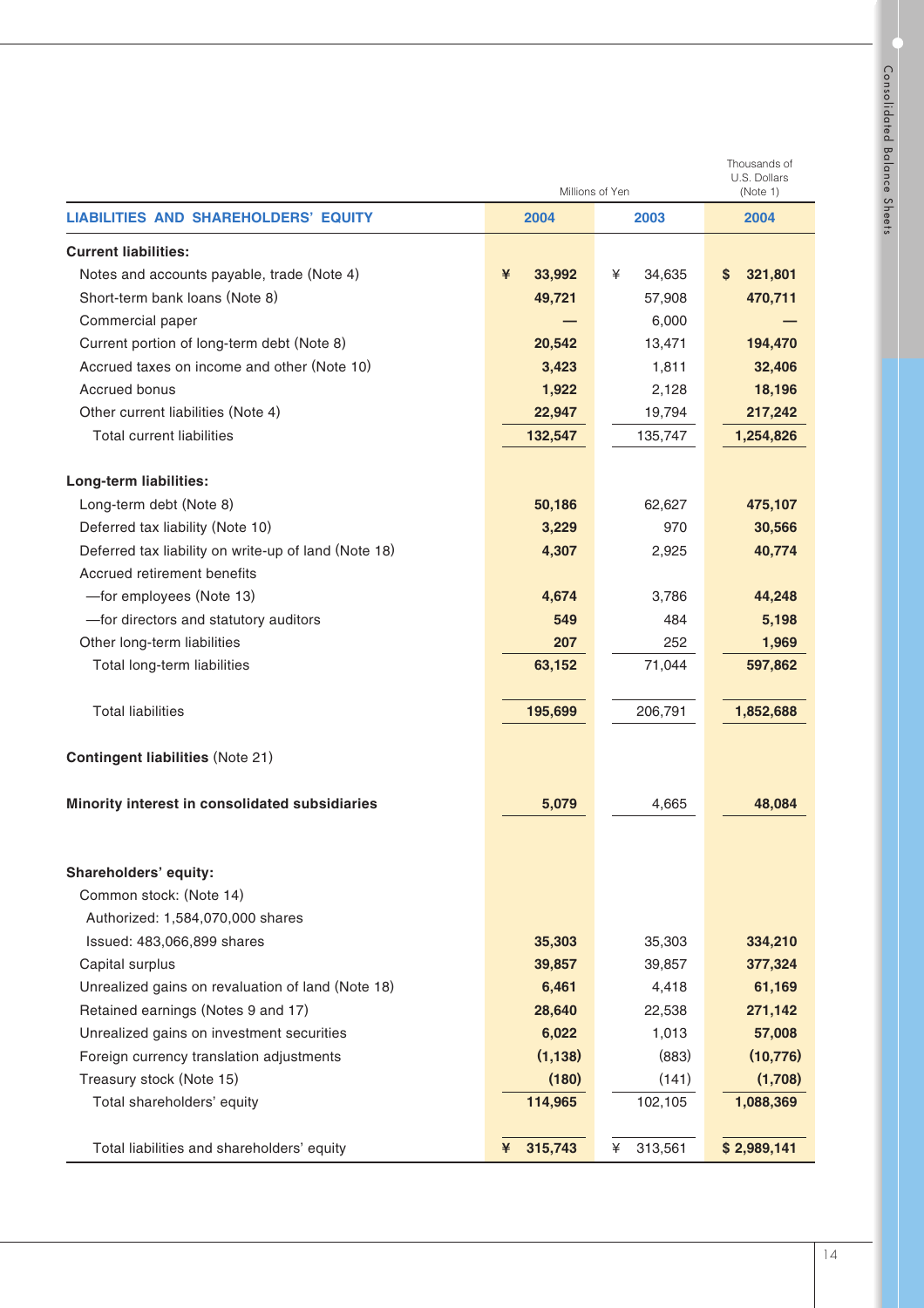# **Consolidated Statements of Income**

| For the Years Ended March 31                                     | Millions of Yen | Thousands of<br>U.S. Dollars<br>(Note 1) |              |
|------------------------------------------------------------------|-----------------|------------------------------------------|--------------|
|                                                                  | 2004            | 2003                                     | 2004         |
| <b>Net sales (Note 4)</b>                                        | 251,116<br>¥    | 243,825<br>¥                             | \$2,377,318  |
| <b>Cost of sales (Note 4)</b>                                    | 181,324         | 177,200                                  | 1,716,593    |
| Gross profit                                                     | 69,792          | 66,625                                   | 660,725      |
| Selling general and administrative expenses (Notes 11 and 12)    | 48,340          | 48,607                                   | 457,639      |
| Operating income                                                 | 21,452          | 18,018                                   | 203,086      |
| <b>Other income</b>                                              |                 |                                          |              |
| Interest and dividend income (Note 4)                            | 475             | 491                                      | 4,493        |
| Gain on sale of investment securities                            | 1,846           | 81                                       | 17,478       |
| Gain on sale of land and buildings                               | 394             | 866                                      | 3,733        |
| Equity in gains of unconsolidated subsidiaries and affiliates    | 563             |                                          | 5,327        |
| Other, net (Note 4)                                              | 501             | 1,076                                    | 4,745        |
|                                                                  | 3,779           | 2,514                                    | 35,776       |
| <b>Other expenses</b>                                            |                 |                                          |              |
| Interest expenses                                                | 1,429           | 1,713                                    | 13,524       |
| Loss on disposal of property, plant and equipment                | 666             | 1,184                                    | 6,309        |
| Amortization of deferred research and development costs          |                 | 332                                      |              |
| Devaluation of investment securities                             | 423             | 3,346                                    | 4,008        |
| Devaluation of golf memberships                                  | 829             | 160                                      | 7,852        |
| Unrecognized transition amount                                   | 1,170           | 1,249                                    | 11,076       |
| Equity in deficit of unconsolidated subsidiaries and affiliates  |                 | 262                                      |              |
| Cost during the suspension of plant operation                    | 286             | 227                                      | 2,712        |
| Costs for logistics improvement and disposal of resin facilities | 575             |                                          | 5,440        |
| Loss on sale of property and equipment                           | 417             |                                          | 3,943        |
| Other, net                                                       | 1,829           | 2,010                                    | 17,308       |
|                                                                  | 7,624           | 10,483                                   | 72,172       |
| Income before income taxes                                       | 17,607          | 10,049                                   | 166,690      |
| <b>Income taxes</b> (Note 10)                                    |                 |                                          |              |
| Current                                                          | (3,299)         | (1,969)                                  | (31, 229)    |
| Deferred                                                         | (3,226)         | (2,640)                                  | (30, 548)    |
|                                                                  | (6, 525)        | (4,609)                                  | (61, 777)    |
| Income before minority interests                                 | 11,082          | 5,440                                    | 104,913      |
| Minority interest in losses of consolidated subsidiaries         | (528)           | (666)                                    | (4,998)      |
| Net income                                                       | ¥<br>10,554     | ¥<br>4,774                               | \$<br>99,915 |

|                    | Yen          |       |      |      | U.S. Dollars<br>(Note 1) |       |  |
|--------------------|--------------|-------|------|------|--------------------------|-------|--|
|                    | 2004<br>2003 |       | 2004 |      |                          |       |  |
| Per share          |              |       |      |      |                          |       |  |
| Net income-basic   | $\ast$       | 21.70 | ¥    | 9.99 | $\mathbf{s}$             | 0.205 |  |
| Net income-diluted |              | 21.69 |      | —    |                          | 0.205 |  |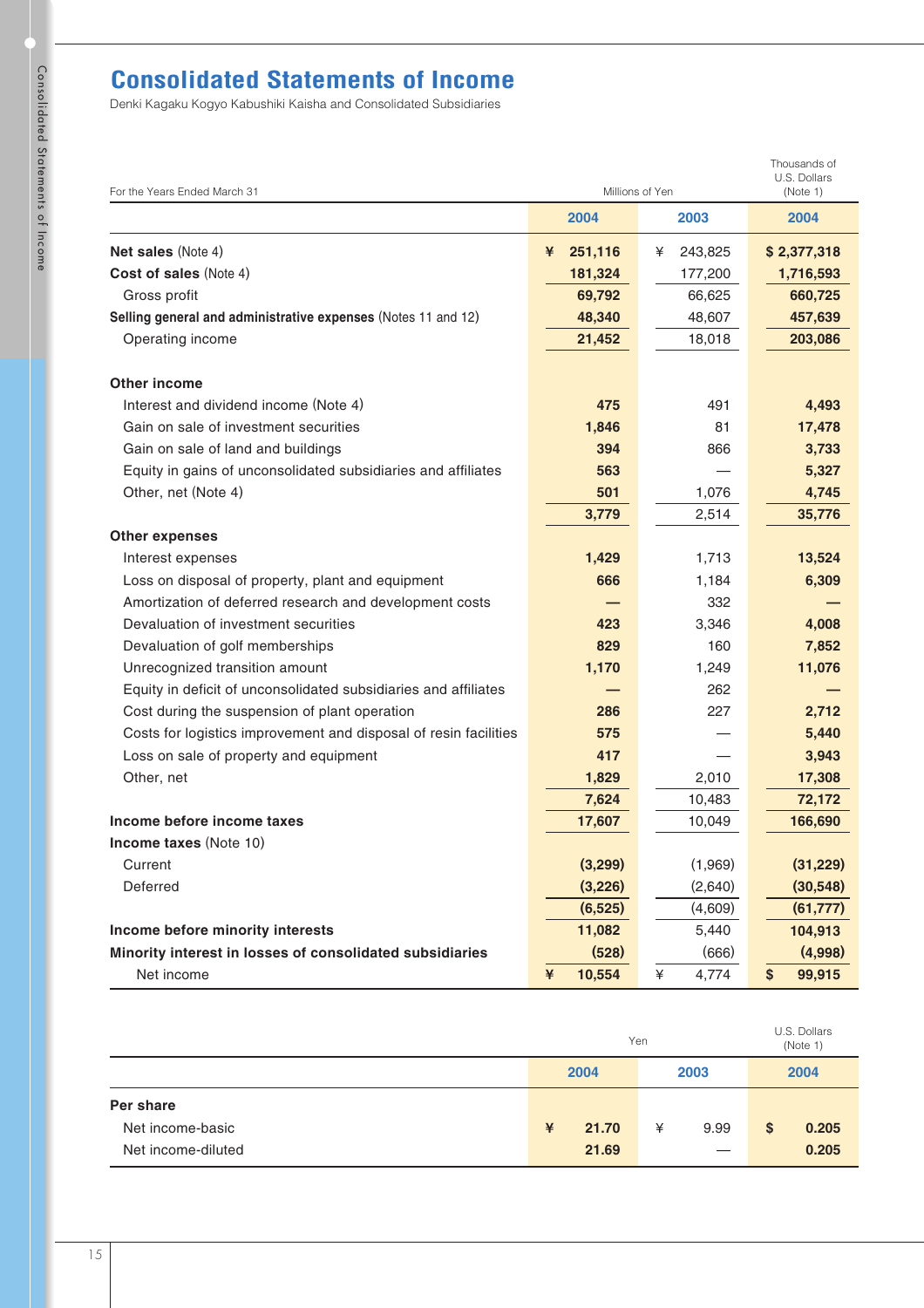# **Consolidated Statements of Shareholders' Equity**

| For the Years Ended March 31                         | Thousands                        |          | Millions of Yen |                   |  |
|------------------------------------------------------|----------------------------------|----------|-----------------|-------------------|--|
|                                                      | Common stock<br>Number of shares | Amount   | Capital surplus | Retained earnings |  |
| Balance at March 31, 2002                            | 459,419                          | ¥ 35,303 | ¥32,069         | ¥21,667           |  |
| Net income                                           |                                  |          |                 | 4.774             |  |
| Increase in Capital surplus from allotment of        |                                  |          |                 |                   |  |
| new shares resulting from exchange of shares         | 23,648                           |          | 7,788           |                   |  |
| Increase in retained earnings resulting from         |                                  |          |                 |                   |  |
| inclusion of a subsidiary                            |                                  |          |                 |                   |  |
| Cash dividends                                       |                                  |          |                 | (2,526)           |  |
| Bonuses to directors and statutory auditors          |                                  |          |                 | (25)              |  |
| Reversal of land revaluation gain                    |                                  |          |                 | (1, 353)          |  |
| Balance at March 31, 2003                            | 483,067                          | ¥35,303  | ¥39,857         | ¥22,538           |  |
| Net income                                           |                                  |          |                 | 10,554            |  |
| Increase in retained earnings resulting from         |                                  |          |                 |                   |  |
| inclusion of a subsidiary                            |                                  |          |                 | 229               |  |
| Increase due to inclusion in consolidation resulting |                                  |          |                 |                   |  |
| from merger                                          |                                  |          |                 | 325               |  |
| Cash dividends                                       |                                  |          |                 | (2,895)           |  |
| Bonuses to directors and statutory auditors          |                                  |          |                 | (68)              |  |
| Reversal of land revaluation gain                    |                                  |          |                 | (2,043)           |  |
| Balance at March 31, 2004                            | 483,067                          | ¥35,303  | ¥39,857         | ¥28,640           |  |

|                                                      | Thousands of U.S. Dollars (Note 1)<br>Thousands |           |                 |                          |  |
|------------------------------------------------------|-------------------------------------------------|-----------|-----------------|--------------------------|--|
|                                                      | Common stock                                    |           | Capital surplus | <b>Retained earnings</b> |  |
|                                                      | Number of shares                                | Amount    |                 |                          |  |
| Balance at March 31, 2003                            | 483,067                                         | \$334,210 | \$377,324       | \$213,367                |  |
| Net income                                           |                                                 |           |                 | 99,915                   |  |
| Increase in retained earnings resulting from         |                                                 |           |                 |                          |  |
| inclusion of a subsidiary                            |                                                 |           |                 | 2,168                    |  |
| Increase due to inclusion in consolidation resulting |                                                 |           |                 |                          |  |
| from merger                                          |                                                 |           |                 | 3,077                    |  |
| Cash dividends                                       |                                                 |           |                 | (27, 407)                |  |
| Bonuses to directors and statutory auditors          |                                                 |           |                 | (644)                    |  |
| Reversal of land revaluation gain                    |                                                 |           |                 | (19, 334)                |  |
| Balance at March 31, 2004                            | 483,067                                         | \$334,210 | \$377,324       | \$271,142                |  |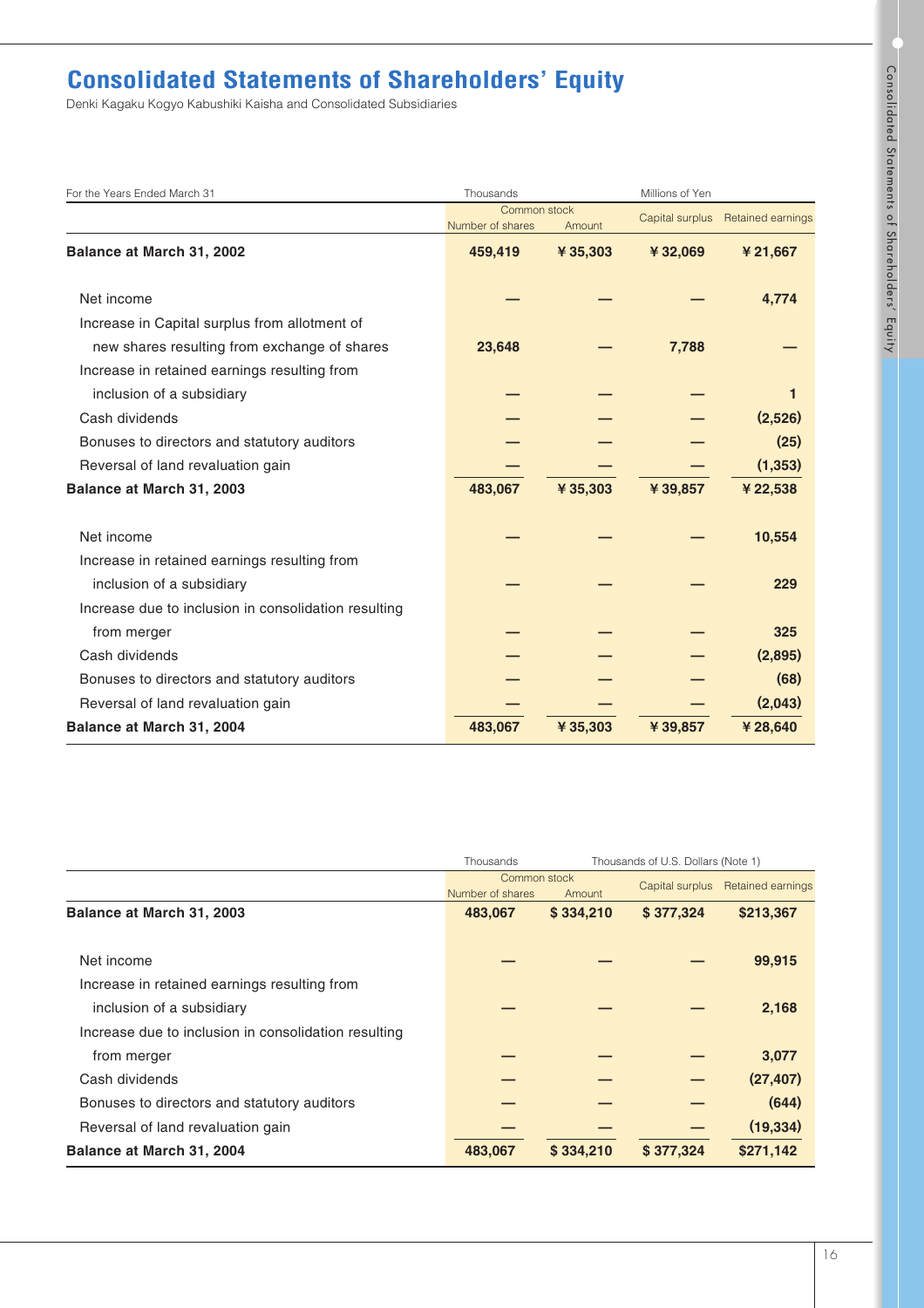# **Consolidated Statements of Cash Flows**

| For the Years Ended March 31                                   | Millions of Yen | Thousands of<br>U.S. Dollars<br>(Note 1) |              |
|----------------------------------------------------------------|-----------------|------------------------------------------|--------------|
|                                                                | 2004            | 2003                                     | 2004         |
| Cash flows from operating activities:                          |                 |                                          |              |
| Income before income taxes                                     | 17,607<br>¥     | 10,049<br>¥                              | S<br>166,690 |
| Adjustments -                                                  |                 |                                          |              |
| Depreciation                                                   | 14,447          | 14,742                                   | 136,774      |
| Amortization of deferred charges                               | 79              | 411                                      | 747          |
| Devaluation of golf membership                                 | 829             | 160                                      | 7,852        |
| Provision for doubtful accounts                                | (49)            | (185)                                    | (467)        |
| Interest and dividend income                                   | (475)           | (491)                                    | (4, 493)     |
| Interest expenses                                              | 1,429           | 1,713                                    | 13,524       |
| Devaluation of investment securities                           | 423             | 3,346                                    | 4,008        |
| Gain on sale of investment securities                          | (1,846)         | (81)                                     | (17, 478)    |
| Equity in gains of unconsolidated subsidiaries and affiliates  | (563)           | 263                                      | (5,327)      |
| Loss on sales of property, plant and equipment, net            | 736             | 33                                       | 6,968        |
| Other                                                          | 13              | 309                                      | 108          |
| Changes in assets and liabilities:                             |                 |                                          |              |
| Receivables                                                    | (901)           | 5,541                                    | (8,530)      |
| Inventories                                                    | (1,995)         | (825)                                    | (18, 887)    |
| Notes and accounts payable                                     | (703)           | 2,500                                    | (6,655)      |
| Other, net                                                     | 3,952           | (2,207)                                  | 37,414       |
| Sub-total                                                      | 32,983          | 35,278                                   | 312,248      |
| Interest and dividend received                                 | 477             | 500                                      | 4,521        |
| Interest paid                                                  | (1, 470)        | (1,807)                                  | (13,920)     |
| Income taxes refunded (paid)                                   | 222             | (4, 472)                                 | 2,102        |
| Net cash provided by operating activities                      | 32,212          | 29,499                                   | 304,951      |
|                                                                |                 |                                          |              |
| <b>Cash flows from investment activities:</b>                  |                 |                                          |              |
| Purchase of marketable securities                              | (372)           | (372)                                    | (3,520)      |
| Sales of marketable securities                                 | 372             | 372                                      | 3,522        |
| Purchases of property, plant and equipment                     | (13, 450)       | (24, 333)                                | (127, 330)   |
| Sales of property, plant and equipment                         | 2,515           | 3,551                                    | 23,814       |
| Purchase of investment securities                              | (1,203)         | (1,592)                                  | (11, 394)    |
| Sales of investment securities                                 | 4,092           | 1,483                                    | 38,735       |
| Sales of investment securities of a subsidiary which           |                 |                                          |              |
| resulted in exclusion from consolidation                       |                 | 487                                      |              |
| Other, net                                                     | (56)            | 562                                      | (531)        |
| Net cash used in investment activities                         | (8, 102)        | (19, 842)                                | (76, 704)    |
|                                                                |                 |                                          |              |
| Cash flows from financing activities:                          |                 |                                          |              |
| Increase (decrease) in short-term borrowings                   | (14, 013)       | (3,811)                                  | (132, 662)   |
| Proceeds from long-term debt                                   | 7,030           | 14,064                                   | 66,553       |
| Repayment of long-term debt                                    | (12, 400)       | (18, 889)                                | (117, 388)   |
| Cash dividends                                                 | (3,016)         | (2,731)                                  | (28, 556)    |
| Purchase of treasury stock                                     | (40)            | (129)                                    | (374)        |
| Net cash used in financing activities                          | (22, 439)       | (11, 496)                                | (212, 427)   |
|                                                                |                 |                                          |              |
| Effect of exchange rate changes on cash and cash equivalent    | (15)            | (19)                                     | (142)        |
| Net increase (decrease) in cash and cash equivalents           | 1,656           | (1,858)                                  | 15,678       |
| Cash and cash equivalents at the beginning of the year         | 4,883           | 6,816                                    | 46,223       |
| Increase(decrease) of cash and cash equivalents resulting from |                 |                                          |              |
| inclusion and exclusion of subsidiaries from consolidation     | 91              | (75)                                     | 866          |
| Cash and cash equivalents at the end of the year (Note 19)     | 6,630<br>¥      | ¥<br>4,883                               | \$<br>62,767 |
|                                                                |                 |                                          |              |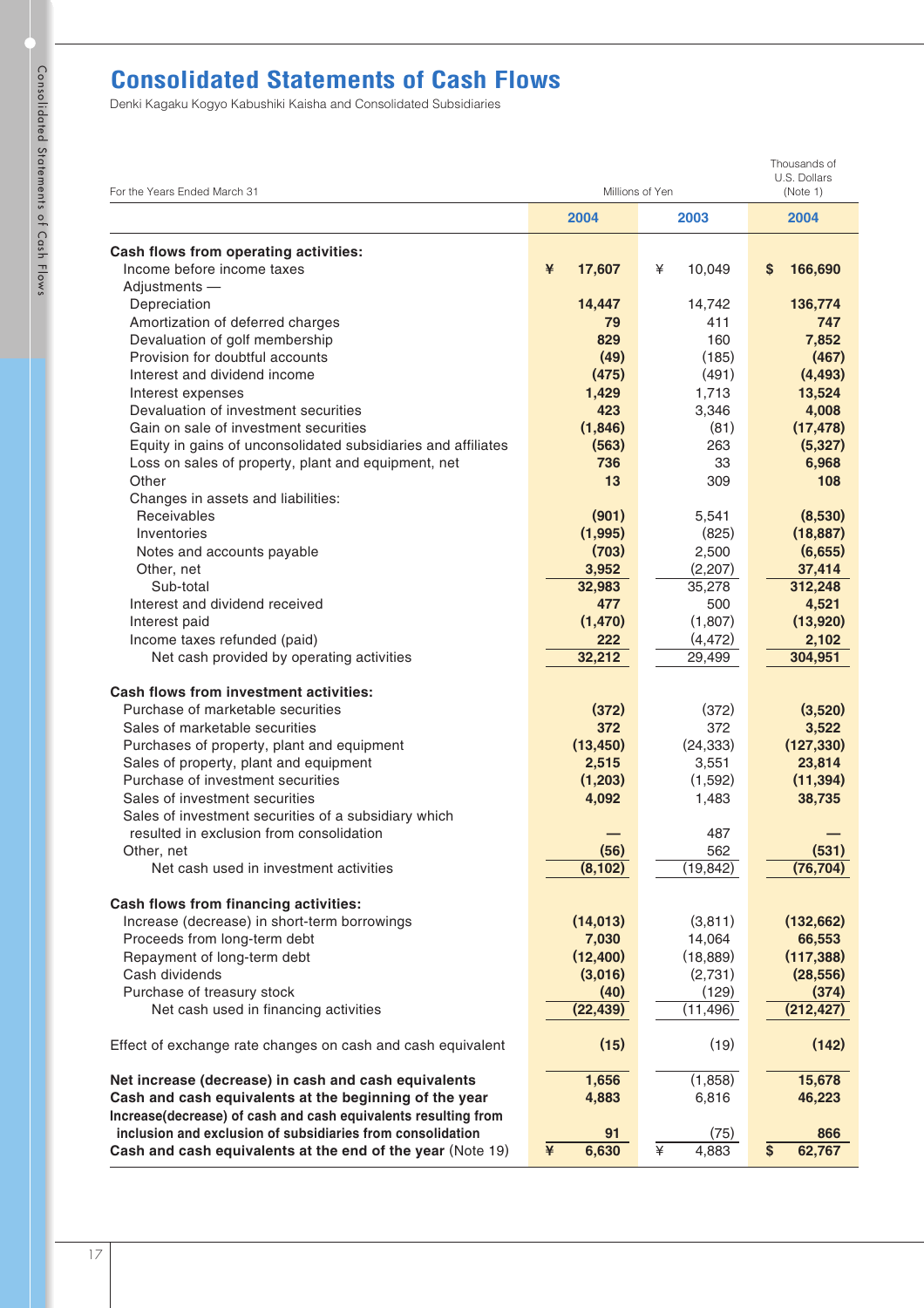# **Notes to Consolidated Financial Statements**

Denki Kagaku Kogyo Kabushiki Kaisha and Consolidated Subsidiaries

### **1. Basis of Presenting Consolidated Financial Statements:**

The accompanying consolidated financial statements of Denki Kagaku Kogyo Kabushiki Kaisha and its subsidiaries (the "Company") are prepared on the basis of accounting principles generally accepted in Japan, which are different in certain respects as to application and disclosure requirements of International Financial Reporting Standards, and are compiled from the consolidated financial statements prepared by the Company as required by the Securities and Exchange Law of Japan.

The accompanying consolidated financial statements incorporate certain reclassifications and rearrangements in order to present these statements in a form that is more familiar to the readers of these statements outside Japan. In addition, the notes to consolidated financial statements include information that is not required under generally accepted accounting principles and practices in Japan but is presented herein as additional information.

# **2. Summary of Significant Accounting Policies:**

(1) Consolidation and investments in affiliated companies —

The consolidated financial statements include the accounts of the Company and those of its subsidiaries in which it has control. The consolidated financial statements consist of, with the exception of those that are not material, those of its 29 majority and wholly owned subsidiaries. All significant inter-company transactions and accounts and unrealized inter-company profits are eliminated on consolidation.

Investments in unconsolidated subsidiaries and affiliated companies in which the Company has significant influence are stated using the equity method. These unconsolidated subsidiaries and affiliated companies for which the equity method is applied total 18 at March 31, 2004 and 2003, respectively. Consolidated net income includes the Company's equity in current earnings after elimination of unrealized inter-company profits.

The excess of the cost over the underlying net equity of investments in consolidated subsidiaries as well as companies accounted for on an equity basis, is deferred and amortized on a straight-line basis over a period of five years from the date of acquisition.

Thirteen subsidiaries (twelve subsidiaries in 2003) were consolidated on the basis of their fiscal years ended at December 31, 2003 and 2002. The year-end data of one subsidiary was November 30, 2003 and 2002. Therefore, the subsidiary tentatively closed its account at January 31, 2004 and 2003 for consolidation purposes. Material differences in inter-company transactions and accounts arising from the use of different fiscal year-ends are appropriately adjusted in consolidation.

## (2) Marketable securities and Investments in Securities —

Held-to-maturity debt securities, that the Company and its subsidiaries intend to hold to maturity, are stated at cost after accounting for the premium or discount on acquisition, which is amortized over the period to maturity.

Unrealized holding gains and losses for investment securities for which market quotations are available are excluded from earnings and are, net of taxes, accounted for as a component of shareholders' equity. The cost of securities is determined using the average-cost method.

#### (3) Inventories —

Inventories are principally stated at cost determined by the total average method.

#### (4) Property, plant and equipment —

Property, plant and equipment, including significant renewals and improvements, are carried at cost less depreciation. Maintenance and repairs including minor renewals and betterments are charged to income as incurred. Depreciation is computed primarily on the straightline method at rates based on the estimated useful lives of the assets. When retired or disposed of, the difference between the net book value and sales proceeds is charged or credited to income.

On August 9, 2002, the Business Accounting Council in Japan issued "Accounting Standard for Impairment of Fixed Assets". The standard requires that fixed assets be reviewed for impairment whenever events or changes in circumstances indicate that the carrying amount of an asset may not be recoverable. An impairment loss shall be recognized in the income statement by reducing the carrying amount of impaired assets or a group of assets to the recoverable amount to be measured as the higher of net selling price and value in use.

The standard shall be effective for fiscal years beginning April 1, 2005. However, an earlier adoption is permitted for fiscal years beginning April 1, 2004 and for fiscal years ending between March 31, 2004 and March 30, 2005.

The Company has not applied this accounting method as of the fiscal year ended March 31, 2004.

#### (5) Accrued retirement benefits

Employees whose service with the Company and certain domestic subsidiaries is terminated are, in most circumstances, entitled to lumpsum severance payments determined by reference to current basic rate of pay and length of service at the time when and the circumstances in which, the termination occurs. The minimum payment to employees is an amount based on voluntary termination of employment.

The Company and certain of its consolidated subsidiaries have qualified pension plans to cover part of their employees' severance indemnities.

Pension costs comprise current service costs, amortization (on the declining balance method) of past service costs and interest on the unfunded portion of past services costs, which are determined based on the funding policy, and were charged to income when paid.

The unrecognized transition amount arising from adopting the new standard of ¥12,305 million (\$116,491 thousand) and the unrecognized prior service cost is amortized on a straight-line basis over 10 years, and the unrecognized actuarial differences are amortized on a straightline basis over the period of 10 years from the next year in which they arise.

The Company and certain of its consolidated subsidiaries provide for severance indemnities for directors and statutory auditors in accordance with their rules for directors' severance indemnities. Payment of directors' severance indemnities is subject to shareholders' approval.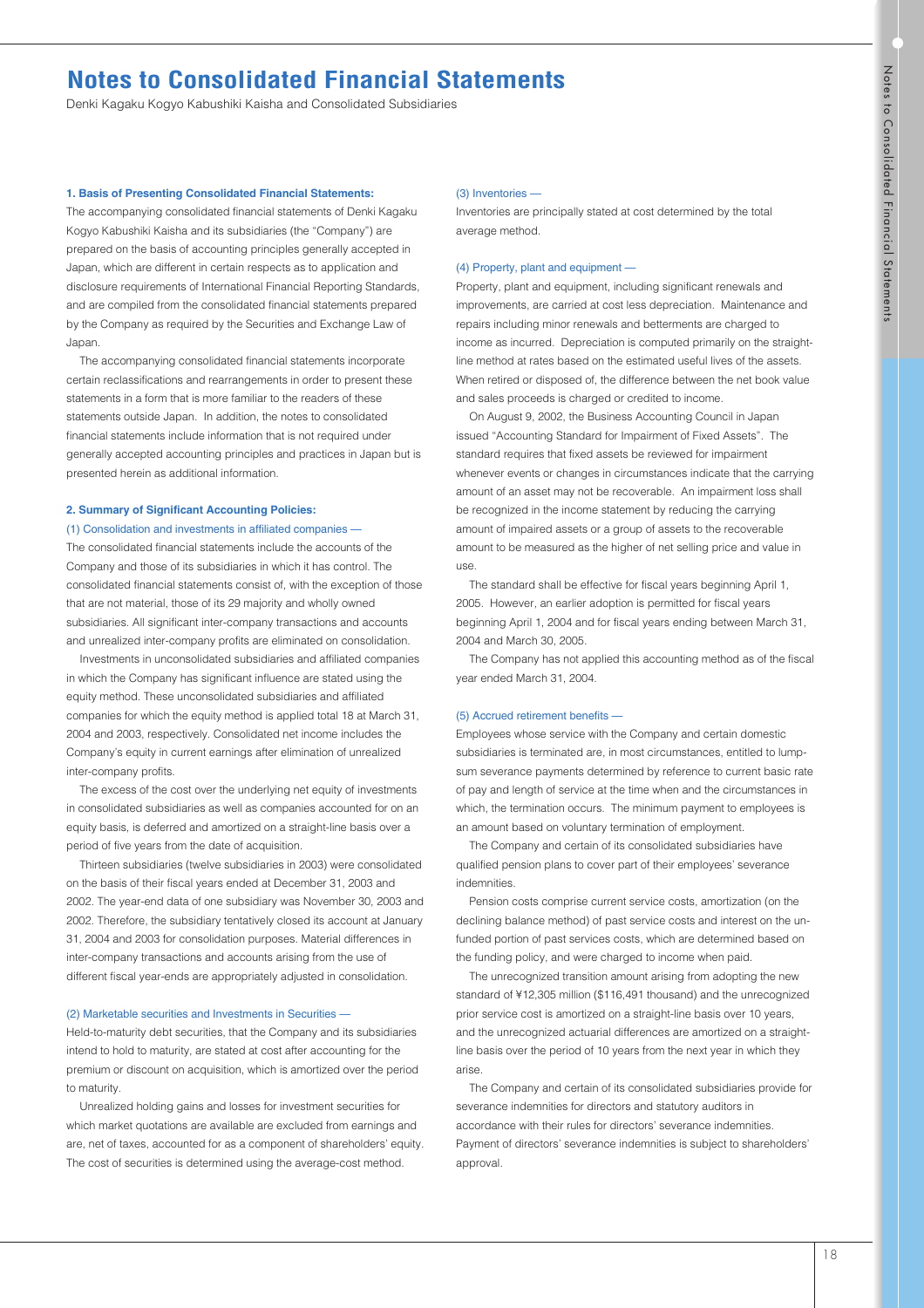#### (6) Accounting for leases —

Leases that transfer substantially all the risks and rewards of ownership of the assets are accounted for as capital leases, except that leases do not transfer ownership of the assets at the end of the lease term are accounted for as operating leases, in accordance with accounting principles and practices generally accepted in Japan.

#### (7) Changes in accounting principle —

#### Bond issue costs

Prior to April 1, 2003, bond issue costs were amortized on the straightline method over the period of 3 years as permitted under the Commercial Code of Japan. Effective from April 1, 2003, costs pertaining to the issuance of bonds are charged to expense as incurred. This change in the amortization of bond issuance costs was made to rationalize administration of amortization calculation, and to improve the financial position of the company.

Due to this change in the amortization method, bond issuance cost of ¥78 million remaining at the end of the prior year was fully charged to expense, and as a result, "Other expense" increased by ¥29 million (\$274 thousand) and "income before income taxes" decreased by the same amount.

#### (8) Income taxes —

Income taxes of the Company and its domestic subsidiaries consist of corporate income taxes, local inhabitants taxes and enterprise taxes.

Income taxes are determined using the assets and liability approach, whereby deferred tax assets and liabilities are recognized in respect of temporary differences between the tax bases of assets and liabilities and those as reported in the consolidated financial statements.

#### (9) Appropriation of retained earnings —

Appropriation of retained earnings reflected in the accompanying consolidated financial statements have been recorded after approval by the shareholders as required under the Japanese Commercial Code.

#### (10) Cash and cash equivalent —

Cash and cash equivalents in the consolidated statement of cash flows are composed of cash on hand, bank deposits able to be withdrawn on demand and short-term investments with an original maturity of three months or less and which represent a minor risk of fluctuation in value.

#### (11) Net income per share —

The computation of net income per share is based on the average number of shares outstanding during each year.

#### (12) Re-classification —

Certain reclassifications of the financial statements for the year ended March 31, 2003 have been made to conform to the presentation for the year ended March 31, 2004.

#### **3. U.S.dollar amounts**

The U.S. dollar amounts stated in the consolidated financial statements are included solely for convenience of readers outside of Japan. Those translations should not be construed as representations that the Japanese yen amounts actually represent, or have been or could be converted into U.S. dollars. The rate of ¥105.63 = US\$1, the approximate rate of exchange as at March 31, 2004 has been used for the purpose of such translations.

#### **4. Accounts balances and transactions with affiliated companies:**

Account balances with unconsolidated subsidiaries and affiliated companies accounted for on an equity basis at March 31 are as follows:

|                                      | Millions of Yen | Thousands of<br>U.S. Dollars |          |
|--------------------------------------|-----------------|------------------------------|----------|
|                                      | 2004            | 2003                         | 2004     |
| Notes and accounts receivable, trade | 7.546<br>¥      | 8.638<br>¥                   | \$71.439 |
| Short-term loans receivable          |                 | 425                          |          |
| Other current assets                 | 265             | 338                          | 2,509    |
| Investment securities                | 10,996          | 9.819                        | 104.099  |
| Long-term loans receivable           |                 | 331                          |          |
| Notes and accounts payable, trade    | 2,047           | 2,502                        | 19,386   |
| Other current liabilities            | 195             | 433                          | 1,853    |

Transactions between the parent company and its unconsolidated subsidiaries and affiliated companies accounted for on an equity basis for the years ended March 31, are as follows:

|                           | Millions of Yen | Thousands of<br>U.S. Dollars |           |
|---------------------------|-----------------|------------------------------|-----------|
|                           | 2004            | 2003                         | 2004      |
| Net sales                 | ¥20,950         | ¥19.710                      | \$198,334 |
| Cost of sales             | 7.397           | 6.037                        | 70.027    |
| Other income-Interest and |                 |                              |           |
| dividend income           | 16              | 15                           | 154       |
| Other income-other        | 911             | 979                          | 8,620     |

#### **5. Investment securities:**

The aggregate cost and market value of investment securities for which market quotations were available as of March 31 are as follows:

|                       | Millions of Yen | Thousands of<br>U.S. Dollars |           |
|-----------------------|-----------------|------------------------------|-----------|
|                       | 2004            | 2003                         | 2004      |
| Investment securities |                 |                              |           |
| Market value          | ¥18,185         | ¥12,145                      | \$172,157 |
| Carrying amount       | 8,401           | 10.279                       | 79,532    |
| Unrealized gain       | 9.784<br>¥      | 1.866<br>¥                   | \$92.625  |

#### **6. Derivative financial instruments:**

The company enters into derivative financial instruments of foreign exchange forward contracts and interest rate swap. The company does not hold or issue derivatives for trading purposes and it is the company's policy to use derivatives only for the purpose of reducing market risk and financing costs in accordance with internal criteria. The company does not anticipate any losses resulting from default of the counter-parties as they are limited to major domestic financial institutions with sound operational foundations.

Gains or losses arising from changes in fair value of the derivatives designated as "hedging instruments" are deferred as an asset or liability and included in net profit or loss in the same period during which the gains and losses on the hedged items or transactions are recognized.

The derivatives designated as hedging instruments by the Company are principally forward exchange contracts. The related hedging items are foreign currency receivables and payables.

The company has a policy to utilize the above hedging instruments in order to reduce the Company's exposure to the risk of exchange rate fluctuation. Thus, the Company's purchases of the hedging instruments are limited to, at maximum, the amounts of the hedged items.

The company evaluates effectiveness of its hedging activities by reference to the accumulated gains or losses on the hedging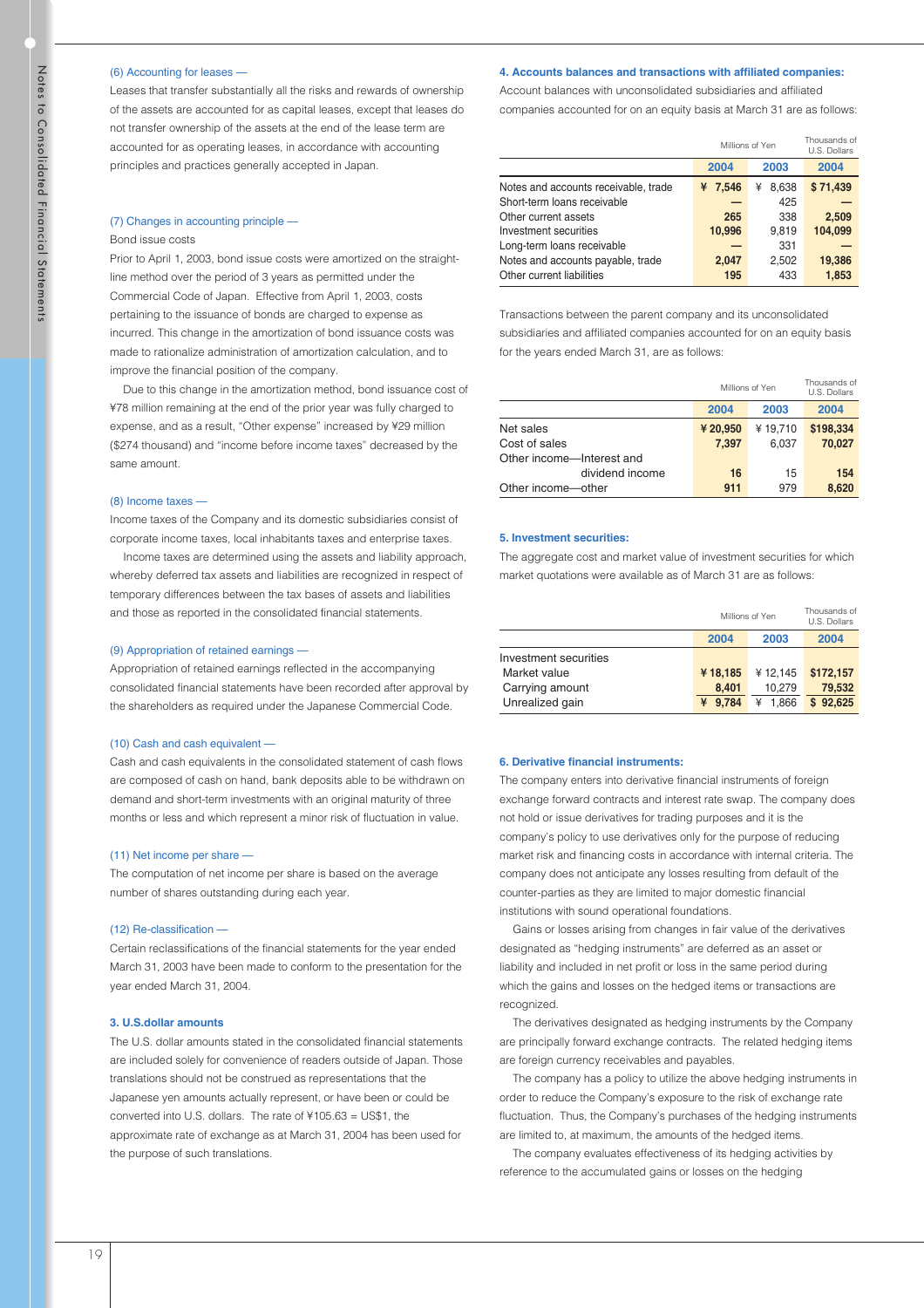instruments and the related items from the commencement of the hedges.

# **7. Inventories:**

Inventories at March 31 are as follows:

|                        | Millions of Yen | Thousands of<br>U.S. Dollars |           |
|------------------------|-----------------|------------------------------|-----------|
|                        | 2004            | 2003                         | 2004      |
| Finished products      | ¥16,915         | ¥15.997                      | \$160,134 |
| Semi-finished products | 6,583           | 6,030                        | 62.324    |
| Work in process        | 1,417           | 1.815                        | 13,415    |
| Raw materials          | 5,017           | 3,900                        | 47,497    |
| Supplies               | 1,909           | 1,999                        | 18,073    |
|                        | ¥31,841         | ¥29.741                      | \$301,443 |

## **8. Short-term bank loans and long-term debt:**

Short-term bank loans at March 31 comprised the following:

|                                                                                                                                                                                                          |   | Millions of Yen |   |         | Thousands of<br>U.S. Dollars |           |
|----------------------------------------------------------------------------------------------------------------------------------------------------------------------------------------------------------|---|-----------------|---|---------|------------------------------|-----------|
|                                                                                                                                                                                                          |   | 2004            |   | 2003    |                              | 2004      |
| Bank overdrafts with interest ranging<br>from 0.67% to 6.50% per annum<br>Short-term bank loans with interest<br>ranging from 0.46% to 3.10%<br>per annum represented by<br>short-term notes maturing at | ¥ | 690             | ¥ | 940     | S                            | 6,532     |
| various dates within one year                                                                                                                                                                            |   | 49,031          |   | 56,968  |                              | 464,179   |
|                                                                                                                                                                                                          |   | ¥49,721         |   | ¥57,908 |                              | \$470.711 |

Long-term debt at March 31 consisted of the following:

|                                                                                                                                                | Millions of Yen | Thousands of<br>U.S. Dollars |           |
|------------------------------------------------------------------------------------------------------------------------------------------------|-----------------|------------------------------|-----------|
|                                                                                                                                                | 2004            | 2003                         | 2004      |
| Loans, principally from banks and<br>insurance companies.<br>maturing serially to 2010 with interest<br>ranging from 0.50% to 4.90% per annum: |                 |                              |           |
| Secured                                                                                                                                        | ¥<br>45         | ¥<br>36                      | S<br>427  |
| Unsecured                                                                                                                                      | 32,693          | 33,072                       | 309,499   |
| 2.40% bonds due 2003                                                                                                                           |                 | 5,000                        |           |
| 1.59% bonds due 2004                                                                                                                           | 10,000          | 10,000                       | 94,670    |
| 1.12% bonds due 2006                                                                                                                           | 5,000           | 5,000                        | 47,335    |
| 1.83% bonds due 2007                                                                                                                           | 10,000          | 10.000                       | 94,670    |
| 1.30% bonds due 2008                                                                                                                           | 10,000          | 10,000                       | 94,670    |
| bonds with warrant attached<br>$0\%$                                                                                                           |                 |                              |           |
| due 2004                                                                                                                                       | 2,990           | 2,990                        | 28,306    |
|                                                                                                                                                | 70,728          | 76,098                       | 669,577   |
| Less-current portion of long-term debt                                                                                                         | 20,542          | 13,471                       | 194,470   |
|                                                                                                                                                | ¥50,186         | ¥62,627                      | \$475.107 |

A summary of assets pledged as collateral for short-term bank loans and long-term debt at March 31 is as follows:

|                               |         | Millions of Yen |                   |  |
|-------------------------------|---------|-----------------|-------------------|--|
|                               | 2004    | 2003            | 2004              |  |
| Property, plant and equipment |         |                 |                   |  |
| - at book value               | ¥88,656 |                 | ¥87.377 \$839.307 |  |

The aggregate annual maturities of long-term debt subsequent to March 31, 2004 are as follows:

|                        | Millions of Yen | Thousands of<br>U.S. Dollars |
|------------------------|-----------------|------------------------------|
| Years ending March 31: |                 |                              |
| 2005                   | ¥20,541         | \$194.462                    |
| 2006                   | 12,100          | 114,550                      |
| 2007                   | 9,066           | 85,827                       |
| 2008                   | 15.546          | 147.173                      |
| 2009                   | 13,259          | 125.522                      |
| 2010 and thereafter    | 216             | 2,043                        |
|                        | ¥70.728         | \$669,577                    |

### **9. Retained earnings:**

The Japanese Commercial Code provides that an amount equal to at least 10 percent of cash dividends and bonuses to directors and corporate auditors shall be appropriated as a legal reserve until capital and legal reserve is equal to 25 percent of the capital stock account. This reserve is not available for dividends but may be used to reduce a deficit or may be transferred to stated capital.

Under the Japanese Commercial Code, the appropriation of retained earnings for a fiscal year is made by resolution of shareholders at a general meeting to be held after the balance sheet date, and the accounts for the year do not reflect such appropriations.

However, the Company may pay interim dividends by resolution of Board of Directors once a fiscal year in accordance with the Japanese Commercial Code and the Company's Articles of Incorporation.

The proposed appropriation of retained earnings of the Company for the year ended March 31, 2004, which was approved on June 29, 2004, at the general shareholders' meeting is as follows:

|                                   | Millions of Yen U.S. Dollars | Thousands of |
|-----------------------------------|------------------------------|--------------|
| Cash dividends at ¥3.00 per share | 41.447                       | \$13.699     |

## **10. Income taxes:**

The significant components of deferred tax assets and liabilities at March 31 were as follows:

|                                           | Millions of Yen | Thousands of<br>U.S. Dollars |             |
|-------------------------------------------|-----------------|------------------------------|-------------|
|                                           | 2004            | 2003                         | 2004        |
| Deferred tax assets                       |                 |                              |             |
| Net operating loss carry forward          | ¥<br>55         | ¥ 2,677                      | \$<br>526   |
| Allowance for doubtful accounts           | 256             | 281                          | 2,431       |
| Enterprise income taxes                   | 279             | 104                          | 2,648       |
| Accrued severance cost for directors      |                 |                              |             |
| and statutory auditors                    | 220             | 194                          | 2,086       |
| Accrued severance and pension costs       |                 |                              |             |
| for employees                             | 1,610           | 1,065                        | 15,248      |
| Accrued bonus                             | 761             | 729                          | 7,201       |
| Inter-company profit on inventories and   |                 |                              |             |
| fixed assets                              | 430             | 832                          | 4,062       |
| Devaluation of investment securities      | 390             | 520                          | 3,690       |
| Devaluation of golf memberships           | 986             | 668                          | 9,326       |
| Other                                     | 563             | 445                          | 5,328       |
| Gross deferred tax assets                 | 5,550           | 7,515                        | 52,546      |
| Deferred tax liabilities:                 |                 |                              |             |
| Unrealized gains on investment securities | 3,905           | 750                          | 36,977      |
| Retained earnings appropriated for        |                 |                              |             |
| special reserve (Note 12)                 | 2,362           | 2,375                        | 22,361      |
| Other                                     | 119             | 65                           | 1,126       |
| Gross deferred tax liabilities            | 6,386           | 3,190                        | 60,464      |
| Net deferred tax assets                   | ¥ $(836)$       | ¥ 4,325                      | 7,918<br>\$ |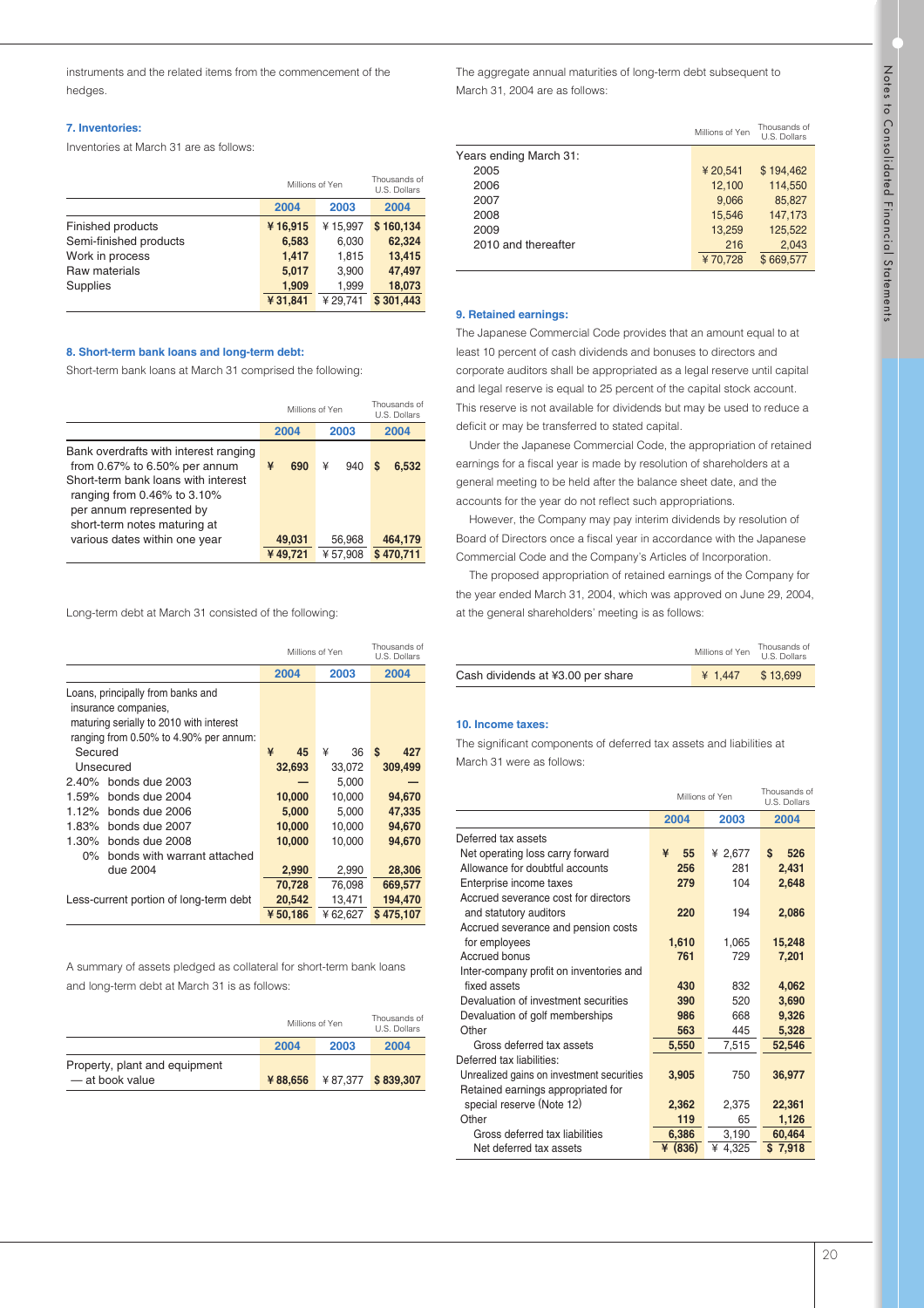Reconciliation of the differences between the statutory tax rate and the effective income tax rate are as follows:

|                                               | Year ended | Year ended<br>March 31, 2004 March 31, 2003 |
|-----------------------------------------------|------------|---------------------------------------------|
| Statutory tax rate                            | 41.0%      | 41.0%                                       |
| Increase (reduction) in taxes resulting from: |            |                                             |
| Non deductible expenses                       |            | 3.0%                                        |
| Income tax credit                             | $(2.3)\%$  |                                             |
| Other                                         | $(1.6)\%$  | 1.9%                                        |
| Effective income tax rate                     | 37.1%      | 45.9%                                       |

#### **11. Selling, general and administrative expenses:**

Selling, general and administrative expenses for the years ended March 31, 2003 and 2002 comprised the following:

|                            | Millions of Yen | Thousands of<br>U.S. Dollars |           |
|----------------------------|-----------------|------------------------------|-----------|
|                            | 2004            | 2003                         | 2004      |
| Selling expenses           |                 |                              |           |
| Carriage and shipping      | ¥16,565         | ¥15.368                      | \$156,829 |
| Sales commission           | 4,558           | 5,115                        | 43,153    |
| Other                      | 2,103           | 2,828                        | 19,900    |
|                            | 23,226          | 23,311                       | 219,882   |
| General and administrative |                 |                              |           |
| expenses:                  |                 |                              |           |
| Salaries and remuneration  | 11,246          | 11,270                       | 106,471   |
| Employees' welfare         | 369             | 295                          | 3,494     |
| Research and development   | 4,955           | 5,194                        | 46,912    |
| Other                      | 8.544           | 8,537                        | 80,880    |
|                            | 25,114          | 25,296                       | 237,757   |
|                            | ¥48,340         | ¥48.607                      | \$457.639 |

#### **12. Research and development expenses:**

Research and development expenses included in selling, general and administrative expenses and manufacturing costs for the year ended March 31, 2004 and 2003, approximated ¥8,478 million (\$80,261 thousands) and ¥8,691 million, respectively.

#### **13. Retirement and severance benefits:**

The Company and its domestic subsidiaries have defined benefit retirement plans and qualified pension plans covering substantially all employees. Some domestic subsidiaries have entered into a smallenterprise mutual aid system for retirement fund contract with the Small-Enterprise Mutual Aid System for Retirement Fund Corporation to fund retirement payments for employees.

The accrued retirement benefits as of March 31, 2004 is analyzed as follows:

|                                     | Millions of Yen | Thousands of<br>U.S. Dollars |             |
|-------------------------------------|-----------------|------------------------------|-------------|
|                                     | 2004            | 2003                         | 2004        |
| Projected benefit obligations       | ¥ 27,208        | ¥27,574                      | \$257,578   |
| Plan assets                         | 13,045          | 11.672                       | 123.497     |
| Net unreserved projected benefit    |                 |                              |             |
| obligations                         | 14,163          | 15.902                       | 134.081     |
| Unrecognized transition obligations | 6,674           | 8,403                        | 63,184      |
| Unrecognized prior service cost     | (45)            |                              | (426)       |
| Unrecognized actuarial losses       | 2,860           | 3,713                        | 27,075      |
| Accrued retirement benefit          | 4.674<br>¥      | 3.786<br>¥                   | 44.248<br>S |

(Notes: Some domestic subsidiaries adopted the simple method for retirement benefits.)

Net pension and severance cost related to the retirement benefit plan for the year ended March 31, 2004 was as follows:

|                                        | Millions of Yen | Thousands of<br>U.S. Dollars |          |
|----------------------------------------|-----------------|------------------------------|----------|
|                                        | 2004            | 2003                         | 2004     |
| Service cost                           | ¥ $1,169$       | ¥ 1.244                      | \$11,067 |
| Interest cost                          | 456             | 541                          | 4,317    |
| Expected return on plan assets         | (199)           | (258)                        | (1,884)  |
| Amortization of transition obligations | 1,171           | 1,250                        | 11,086   |
| Amortization of prior service cost     | (0)             |                              | (0)      |
| Amortization of actuarial losses       | 532             | 411                          | 5,036    |
| Net pension and severance cost         | ¥ 3.129         | ¥ 3.188                      | \$29,622 |
|                                        |                 |                              |          |

Assumptions used in calculation of the above information were as follows:

|                                              | March 31, 2004      |
|----------------------------------------------|---------------------|
| Method of attributing the projected benefits |                     |
| to periods of services                       | straight-line basis |
| Discount rate                                | 1.2%                |
| Expected rate of return on plan assets       | 1.2%                |
| Amortization or prior service cost           | 10 years            |
| Amortization of unrecognized actuarial       |                     |
| gains and losses                             | 10 years            |
| Amortization of transition obligations       | 10 years            |

#### **14. Number of outstanding shares:**

The number of shares of common stock outstanding at March 31, 2004 were 483,066,899 shares.

#### **15. Number of treasury stock held by the company at March 31, 2004:**

There were 644,394 shares of treasury stock at March 31, 2004.

#### **16. Commitment line contracts:**

For efficient procurement of working capital, the Company have entered into commitment line contracts with six financial institutions, which provided the Companies with the commitment facilities in the aggregate amount of ¥25,000 million (\$236,675 thousand) as of March 31, 2004 and ¥10,000 million as of march 31, 2003. The unused facilities maintained by the Company as of March 31, 2004 and 2003, amounted to ¥14,000 million (\$132,538 thousand), and ¥10,000 million, respectively.

#### **17. Special reserves:**

Under the Japanese tax regulations, certain special reserves, which are not required for financial accounting purposes, are deductible for income tax purposes if recorded on the books of account. Such reserves are directly appropriated from retained earnings as part of shareholders' equity.

Special reserves included in retained earnings at March 31, 2004 and 2003 were ¥3,656 million (\$34,607 thousand), and ¥3,633 million, respectively.

#### **18. Land Revaluation:**

Under the Law of Land Revaluation promulgated on March 31,1998, the Company elected a one-time revaluation of its own-use land based on real estate appraisal information as of March 31, 2002. The resulting land revaluation gain represents unrealized revaluation of land and is stated, net of income taxes, as a component of shareholders' equity. There is no effect on the consolidated statement of income.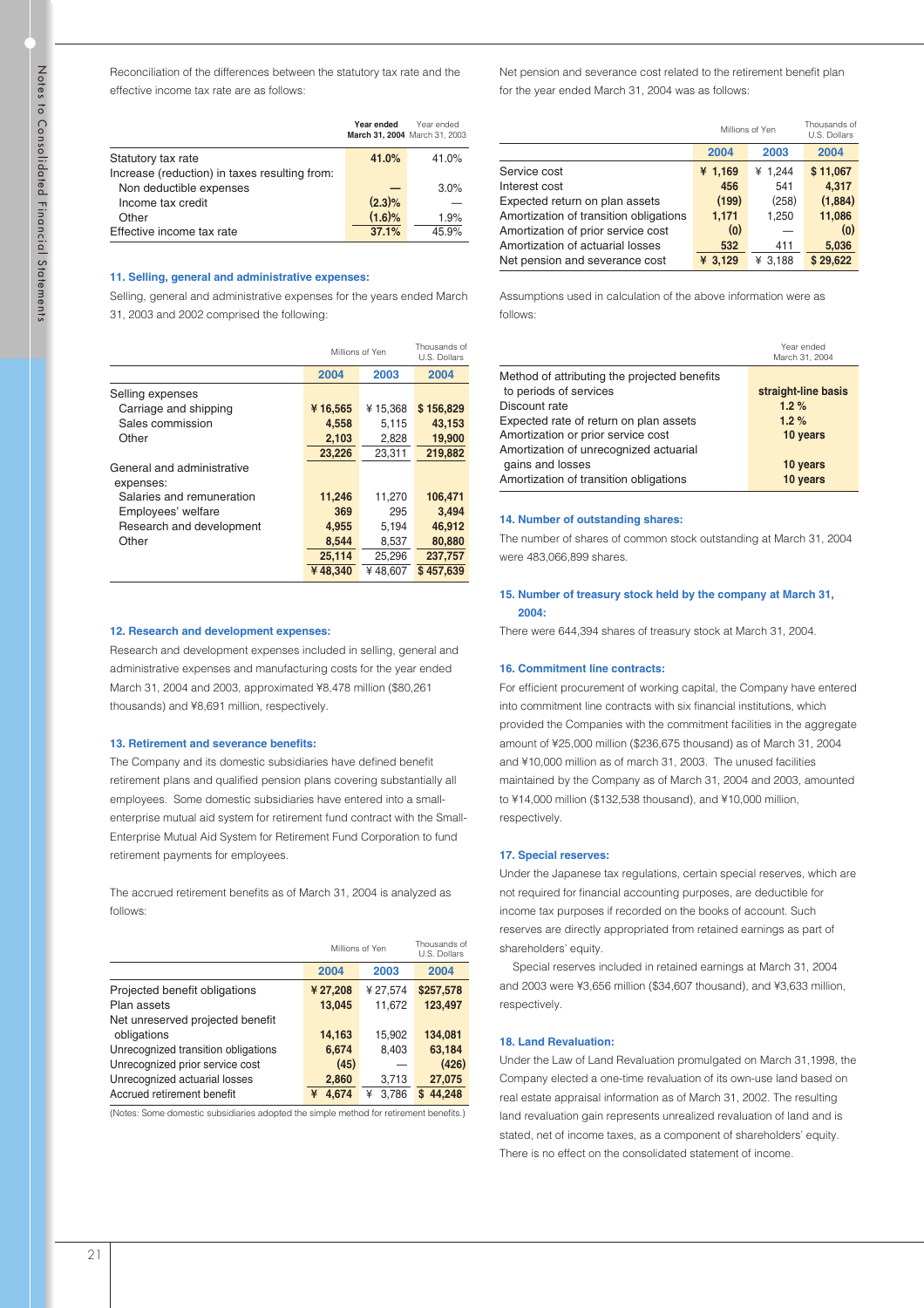#### **19. Cash and cash equivalents:**

|                                 | Millions of Yen | Thousands of<br>U.S. Dollars |          |
|---------------------------------|-----------------|------------------------------|----------|
|                                 | 2004            | 2003                         | 2004     |
| Cash and cash equivalents as of |                 |                              |          |
| March 31 consist of:            |                 |                              |          |
| Cash and bank deposits          | ¥ $6,693$       | ¥ 4.931                      | \$63,366 |
| Long term deposits over         | (63)            | (48)                         | (599)    |
| three months                    | ¥ 6.630         | 4.883<br>¥                   | \$62,767 |

#### **20. Leases:**

#### **1) Finance Lease**

Leases that transfer substantially all the risks and rewards of ownership of the assets are accounted for as capital leases, except that leases do not transfer ownership of the assets at the end of the lease term are accounted for as operating leases.

(1) Leased assets under finance leases, if capitalized, at March 31, 2004 and 2003 comprise the following:

|                                 | Acquisition<br>Cost | Accumulated<br><b>Depreciation</b> | <b>Net Book Value</b> |  |
|---------------------------------|---------------------|------------------------------------|-----------------------|--|
| Buildings and structures        | ¥ 1,519             | ¥<br>404                           | ¥ 1.115               |  |
| Machinery and equipment         | 9,200               | 4.329                              | 4,871                 |  |
| Vehicles and delivery equipment | 304                 | 160                                | 144                   |  |
| Tools, furniture and fixtures   | 1.259               | 672                                | 587                   |  |
| Intangible assets               | 56                  | 21                                 | 35                    |  |
|                                 | ¥12,338             | ¥ 5.586                            | 6.752                 |  |

| At March 31, 2003               | Millions of Yen     |                             |                       |  |  |
|---------------------------------|---------------------|-----------------------------|-----------------------|--|--|
|                                 | Acquisition<br>Cost | Accumulated<br>Depreciation | <b>Net Book Value</b> |  |  |
| <b>Buildings and structures</b> | 1.519<br>¥          | ¥<br>270                    | 1.249<br>¥            |  |  |
| Machinery and equipment         | 7.929               | 3.938                       | 3,991                 |  |  |
| Vehicles and delivery equipment | 318                 | 186                         | 132                   |  |  |
| Tools, furniture and fixtures   | 1.714               | 1.089                       | 625                   |  |  |
| Intangible assets               | 29                  | 23                          | 6                     |  |  |
|                                 | ¥11.509             | 5.506                       | 6.003                 |  |  |

| At March 31, 2004               | Thousands of U.S. Dollars |                             |                       |  |
|---------------------------------|---------------------------|-----------------------------|-----------------------|--|
|                                 | Acquisition<br>Cost       | Accumulated<br>Depreciation | <b>Net Book Value</b> |  |
| <b>Buildings and structures</b> | 14,380<br>s               | \$3.824                     | \$10,556              |  |
| Machinery and equipment         | 87,096                    | 40.982                      | 46.114                |  |
| Vehicles and delivery equipment | 2,878                     | 1.515                       | 1,363                 |  |
| Tools, furniture and fixtures   | 11,919                    | 6,362                       | 5,557                 |  |
| Intangible assets               | 531                       | 200                         | 331                   |  |
|                                 | \$116,804                 | 52.883<br>s                 | 63.921                |  |

Depreciation expenses of those leased assets for the year ended March 31, 2004 and 2003 are computed by the straight line method over the periods of those finance leases with no remaining value.

(2) The amount of outstanding future lease payments due at March 31 including the portion of interest thereon are summarized as follows:

|                                                           | Millions of Yen             | Thousands of<br>U.S. Dollars   |                                   |  |
|-----------------------------------------------------------|-----------------------------|--------------------------------|-----------------------------------|--|
|                                                           | 2004                        | 2003                           |                                   |  |
| Future lease payments<br>Within one year<br>Over one year | ¥ 1.935<br>4.817<br>¥ 6.752 | ¥ 1.631<br>4.372<br>6.003<br>¥ | \$18,319<br>45,602<br>63.921<br>s |  |

(3) Lease rental expenses on such finance lease contracts for the years ended March 31 are as follows:

|                                                          | Millions of Yen | Thousands of<br>U.S. Dollars |          |  |
|----------------------------------------------------------|-----------------|------------------------------|----------|--|
|                                                          | 2004            | 2003                         | 2004     |  |
| Lease rental expenses<br>Depreciation cost corresponding | ¥ 1.839         | ¥ 1.352                      | \$17,410 |  |
| amounts                                                  | 1.839           | 1.352                        | 17,410   |  |

#### **21. Contingent liabilities:**

Contingent liabilities at March 31, 2004 and 2003 for notes receivable discounted and endorsed and loans guaranteed were approximately ¥1,704 million (\$16,132 thousand) and ¥1,440 million, respectively.

#### **22. Business Segment Information:**

The Companies are primarily engaged in the manufacture and sale of products in the five major segments of Resin and Chemical Products Division, Organic and Inorganic Chemicals Division, Functional and Processed Products Division and Cement and Construction Materials Division and Other Products Division.

Information by business segment for the years ended March 31, 2004 and 2003 is summarized as follows:

**Millions of Yen** 

| Year ended March 31, 2004                    | Millions of Yen                                       |                                                              |                                                                       |                                                         |                                          |                     |                        |                    |
|----------------------------------------------|-------------------------------------------------------|--------------------------------------------------------------|-----------------------------------------------------------------------|---------------------------------------------------------|------------------------------------------|---------------------|------------------------|--------------------|
|                                              | <b>Resin and Chemical</b><br><b>Products Division</b> | Organic and<br><b>Inorganic Chemicals</b><br><b>Division</b> | <b>Functional and</b><br><b>Processed Products</b><br><b>Division</b> | Cement and<br>Construction<br><b>Materials Division</b> | <b>Other Products</b><br><b>Division</b> | Total               | Elimination            | Consolidation      |
| Sales:<br>Outside customers<br>Inter-segment | 78.913<br>¥<br>4,688                                  | 36,043<br>¥<br>2,419                                         | ¥ 78.102<br>3,906                                                     | 31.447<br>¥<br>2,205                                    | ¥ 26,611<br>4,206                        | ¥ 251,116<br>17,424 | ¥<br>-<br>(17, 424)    | ¥ 251,116          |
| Total<br>Operating costs and expenses        | 83,601<br>79,839                                      | 38,462<br>33,998                                             | 82,008<br>71,673                                                      | 33,652<br>31,191                                        | 30,817<br>30,455                         | 268,540<br>247,156  | (17, 424)<br>(17, 492) | 251,116<br>229,664 |
| Operating income                             | 3,762                                                 | 4,464<br>¥                                                   | 10,335<br>¥                                                           | 2,461<br>¥                                              | 362<br>¥                                 | 21,384<br>¥         | 68<br>¥                | 21,452<br>¥        |
| Assets                                       | 60.603<br>¥                                           | ¥<br>42,077                                                  | ¥ 84,009                                                              | 41.288<br>¥                                             | ¥ 10,853                                 | ¥ 238,830           | ¥ 76.913               | ¥315,743           |
| Depreciation cost                            | 4.445                                                 | 2,475                                                        | 4,910                                                                 | 2,581                                                   | 52                                       | 14,463              | (16)                   | 14,447             |
| Capital expenditure                          | 2,486                                                 | 2,482                                                        | 6,561                                                                 | 1,793                                                   | 40                                       | 13,362              | (27)                   | 13,335             |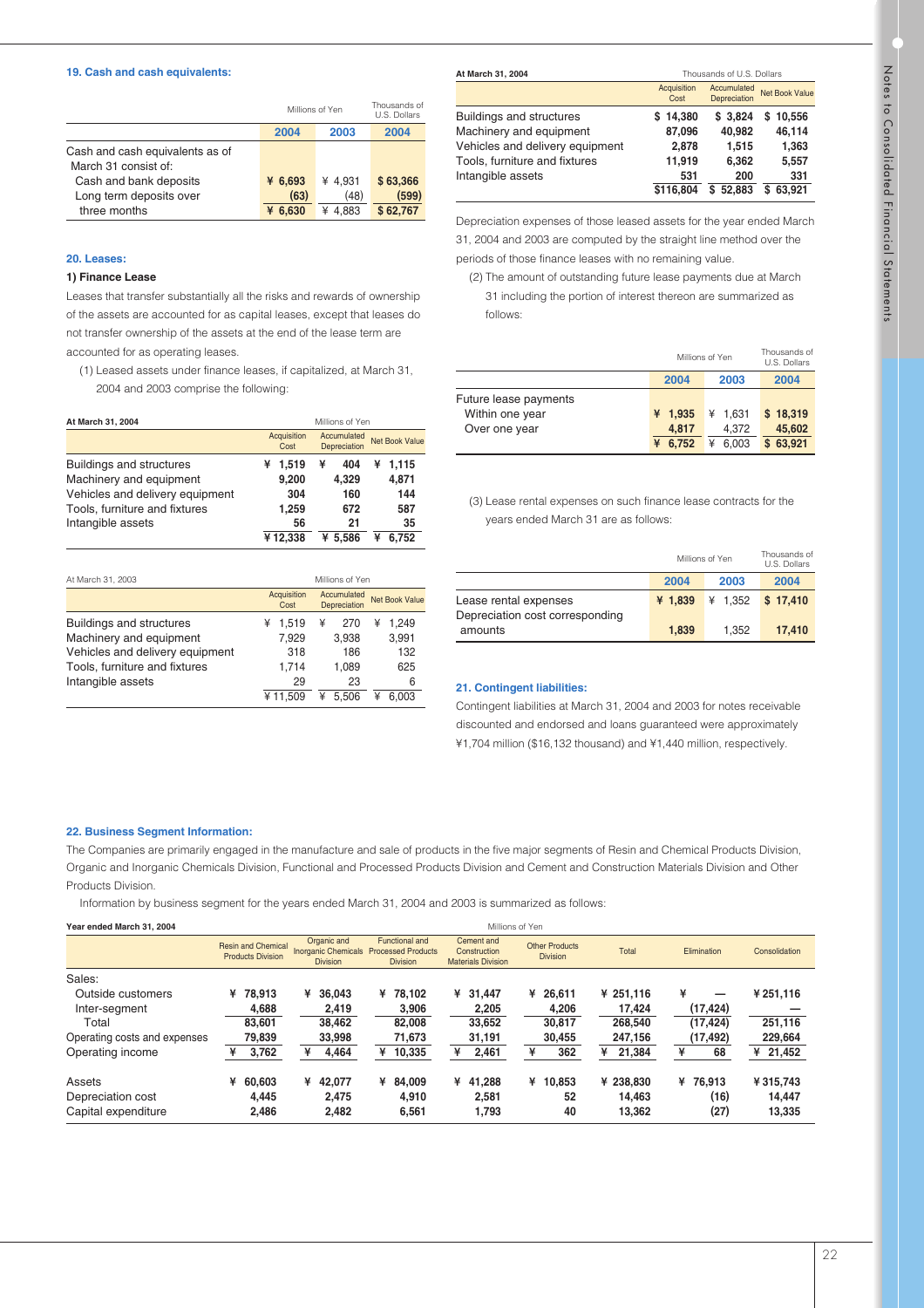| Year ended March 31, 2003    |                                              |                                                            | Millions of Yen                                         |                                   |                                          |          |             |               |  |
|------------------------------|----------------------------------------------|------------------------------------------------------------|---------------------------------------------------------|-----------------------------------|------------------------------------------|----------|-------------|---------------|--|
|                              | Petrochemical<br>Products<br><b>Division</b> | Specialized<br><b>Chemical Products</b><br><b>Division</b> | Cement and<br>Construction<br><b>Materials Division</b> | Pharmaceutical<br><b>Division</b> | <b>Other Products</b><br><b>Division</b> | Total    | Elimination | Consolidation |  |
| Sales:                       |                                              |                                                            |                                                         |                                   |                                          |          |             |               |  |
| Outside customers            | 72.338<br>¥                                  | 97.684<br>¥                                                | 31,576<br>¥                                             | 15,023<br>¥                       | ¥ 27.204                                 | ¥243.825 | ¥<br>—      | ¥ 243,825     |  |
| Inter-segment                | 4,704                                        | 5,177                                                      | 2,416                                                   |                                   | 3,945                                    | 16,243   | (16, 243)   |               |  |
| Total                        | 77.042                                       | 102.861                                                    | 33,992                                                  | 15.024                            | 31.149                                   | 260.068  | (16, 243)   | 243,825       |  |
| Operating costs and expenses | 75,120                                       | 91,839                                                     | 32,405                                                  | 11,962                            | 30,854                                   | 242.180  | (16, 373)   | 225,807       |  |
| Operating income             | I,922                                        | 11,022<br>¥                                                | 1,587                                                   | ¥<br>3,062                        | 295<br>¥                                 | ¥ 17,888 | ¥<br>130    | 18,018<br>¥   |  |
| Assets                       | 62.436<br>¥                                  | ¥103.544                                                   | ¥ 41.706                                                | ¥<br>19.572                       | ¥<br>14.032                              | ¥241.290 | ¥ 72.271    | ¥313,561      |  |
| Depreciation cost            | 4,841                                        | 5.975                                                      | 2,820                                                   | 1,070                             | 50                                       | 14.756   | (15)        | 14,741        |  |
| Capital expenditure          | 3.150                                        | 10.240                                                     | 2,648                                                   | 2,233                             | 77                                       | 18.348   | 5,593       | 23,941        |  |

(Change in classification of business)

Prior to April 1, 2004, the Company classified its businesses into five divisions; Petrochemical Products Division, Specialized Chemical Products Division, Cement and Construction Materials Division, Pharmaceutical Division and Other Products Division.

From April 1, 2004, Specialized Chemical Products Division and the Pharmaceutical Division has been reclassified into the "Organic and Inorganic Chemicals Division" and "Functional and Processed Products Division" in order to define and to focus on the actual business.

In addition, the Petrochemical Products Division has been renamed into "Resin and Chemical Products Division" so as to clarify the content of its business.

The following is the segment information of the last fiscal year prepared according to the classification applied from this fiscal year.

| Year ended March 31, 2003    |                                                       |                                                              | Millions of Yen                                                       |                                                         |                                          |              |                    |               |
|------------------------------|-------------------------------------------------------|--------------------------------------------------------------|-----------------------------------------------------------------------|---------------------------------------------------------|------------------------------------------|--------------|--------------------|---------------|
|                              | <b>Resin and Chemical</b><br><b>Products Division</b> | Organic and<br><b>Inorganic Chemicals</b><br><b>Division</b> | <b>Functional and</b><br><b>Processed Products</b><br><b>Division</b> | Cement and<br>Construction<br><b>Materials Division</b> | <b>Other Products</b><br><b>Division</b> | Total        | <b>Elimination</b> | Consolidation |
| Sales:                       |                                                       |                                                              |                                                                       |                                                         |                                          |              |                    |               |
| Outside customers            | 72.338<br>¥                                           | 34.757<br>¥                                                  | 77.950<br>¥                                                           | 31.576<br>¥                                             | 27.204<br>¥                              | 243.825<br>¥ | ¥                  | ¥243,825      |
| Inter-segment                | 4,704                                                 | 2,528                                                        | 2,661                                                                 | 2,418                                                   | 3,945                                    | 16,256       | (16, 256)          |               |
| Total                        | 77.042                                                | 37,285                                                       | 80.611                                                                | 33.994                                                  | 31.149                                   | 260.081      | (16.256)           | 243.825       |
| Operating costs and expenses | 75,120                                                | 32,482                                                       | 71,330                                                                | 32,406                                                  | 30,855                                   | 242,193      | (16,386)           | 225,807       |
| Operating income             | 1,922                                                 | 4,803<br>¥                                                   | 9,281                                                                 | .588<br>¥                                               | ¥<br>294                                 | 17,888       | ¥<br>130           | ¥<br>18,018   |
| Assets                       | 62.435<br>¥                                           | 43,917<br>¥                                                  | 79.198<br>¥                                                           | 41.706<br>¥                                             | ¥ 14.034                                 | 241.290<br>¥ | 72.271<br>¥        | ¥313,561      |
| Depreciation cost            | 4.841                                                 | 2,430                                                        | 4.614                                                                 | 2.820                                                   | 51                                       | 14.756       | (15)               | 14,741        |
| Capital expenditure          | 3,150                                                 | 2.116                                                        | 10.356                                                                | 2,648                                                   | 78                                       | 18.348       | 5,593              | 23,941        |

|  | Year ended March 31, 2004 |  |  |  |
|--|---------------------------|--|--|--|
|--|---------------------------|--|--|--|

|                              | <b>Resin and Chemical</b><br><b>Products Division</b> | Organic and<br><b>Inorganic Chemicals</b><br><b>Division</b> | <b>Functional and</b><br><b>Processed Products</b><br><b>Division</b> | Cement and<br>Construction<br><b>Materials Division</b> | <b>Other Products</b><br><b>Division</b> | Total       | Elimination | Consolidation |
|------------------------------|-------------------------------------------------------|--------------------------------------------------------------|-----------------------------------------------------------------------|---------------------------------------------------------|------------------------------------------|-------------|-------------|---------------|
| Sales:                       |                                                       |                                                              |                                                                       |                                                         |                                          |             |             |               |
| Outside customers            | \$747.070                                             | \$341,219                                                    | \$739,392                                                             | \$297,709                                               | \$251.928                                | \$2,377,318 | S           | \$2,377,318   |
| Inter-segment                | 44,381                                                | 22,901                                                       | 36,978                                                                | 20,875                                                  | 39,817                                   | 164,952     | (164, 952)  |               |
| Total                        | 791,451                                               | 364,120                                                      | 776,370                                                               | 318,584                                                 | 291,745                                  | 2,542,270   | (164, 952)  | 2,377,318     |
| Operating costs and expenses | 755,836                                               | 321,859                                                      | 678,528                                                               | 295,286                                                 | 288,319                                  | 2,339,828   | (165, 596)  | 2,174,232     |
| Operating income             | 35,615                                                | 42,261<br>S                                                  | 97,842<br>s                                                           | 23,298<br>S.                                            | 3,426<br>S                               | 202,442     | 644         | 203,086       |
| Assets                       | \$573.729                                             | \$398,343                                                    | \$795,314                                                             | \$390,874                                               | \$102,745                                | \$2,261,005 | \$728,136   | \$2,989,141   |
| Depreciation cost            | 42.081                                                | 23.431                                                       | 46.483                                                                | 24,434                                                  | 492                                      | 136.921     | (151)       | 136.770       |
| Capital expenditure          | 23,535                                                | 23,497                                                       | 62,113                                                                | 16,974                                                  | 379                                      | 126,498     | (255)       | 126,243       |

Thousands of U.S. Dollars

| <b>Business</b>                                                                                             | <b>Product line</b>                                                                        | Major products                                                                                                                                                                                                                        |
|-------------------------------------------------------------------------------------------------------------|--------------------------------------------------------------------------------------------|---------------------------------------------------------------------------------------------------------------------------------------------------------------------------------------------------------------------------------------|
| <b>Resin and Chemical Products Division</b>                                                                 | Styrene and ABS Products<br><b>Chemical Synthetic Products</b><br><b>Functional Resins</b> | Polystyrene, ABS resins, Styrene Monomer, and other<br>Acetic Acid, Vinyl Acetate, and other<br><b>CLEAREN, Transparent Polymers and Heat-Resistant Resins,</b><br>and other                                                          |
| Organic and Inorganic Chemicals Division Fertilizers and Inorganic Chemical Fertilizers, Carbide, and other | Products                                                                                   |                                                                                                                                                                                                                                       |
|                                                                                                             | <b>Organic Chemical Products</b>                                                           | Chloroprene, Acetylene Black, and other                                                                                                                                                                                               |
| Functional and Processed Products Division Resin-Processed Products                                         | Electronic and Functional Materials<br>Pharmaceutical                                      | Electronic Wrapping Products, Food Wrapping Products, and other<br>Fused Silica Filler, Electronic Circuit Boards, Fine-ceramics, and other<br>Vaccines, Joint Function Improvement Agent SUVENYL,<br>Diagnostic Chemicals, and other |
| Cement and Construction Materials Division Cement and Special Additives                                     |                                                                                            | Cement and Special Additives, and other                                                                                                                                                                                               |
| Other Products Division                                                                                     | Engineering Business and Other<br>Products                                                 | Engineering Business, and other                                                                                                                                                                                                       |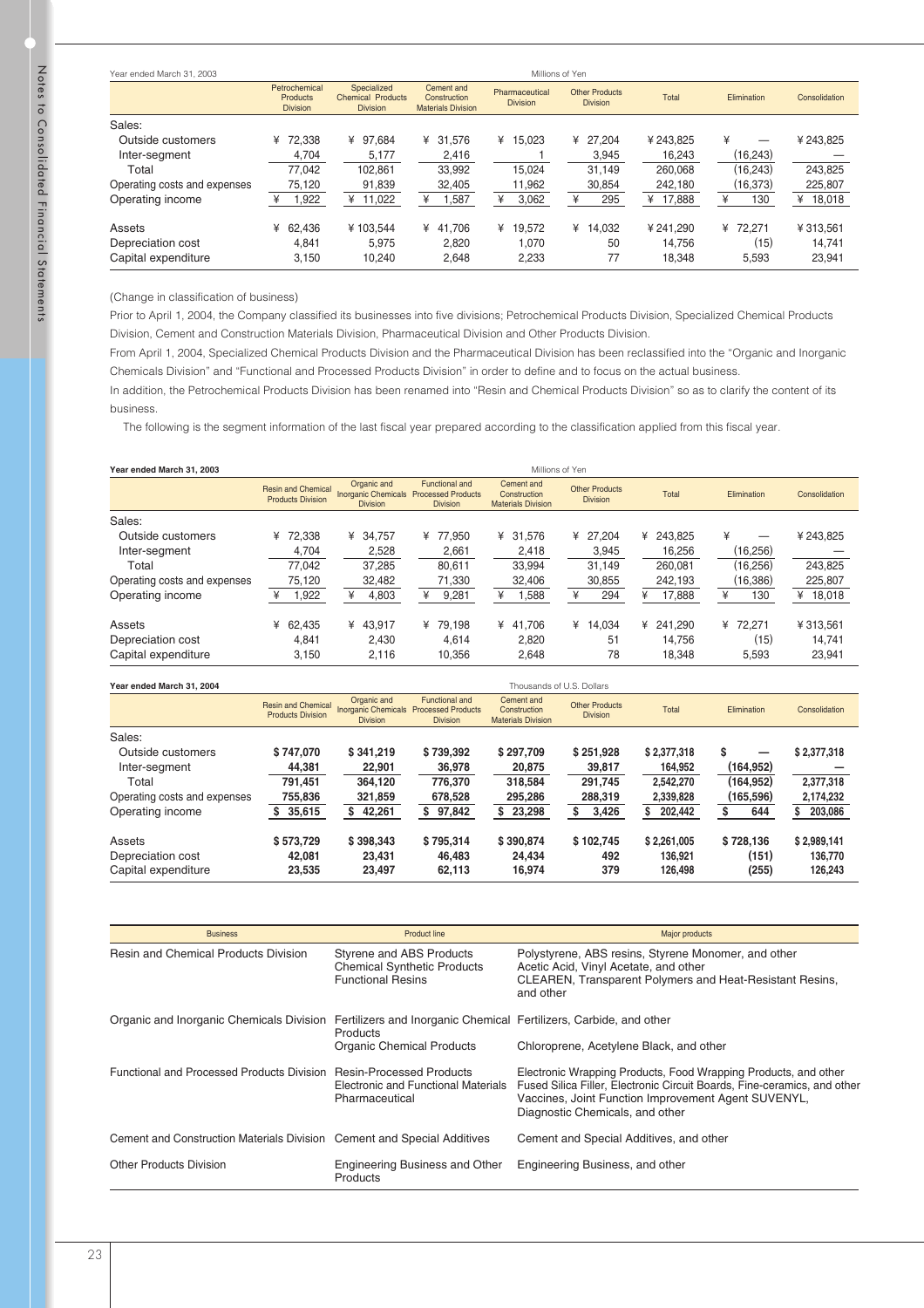# **23. Overseas Sales Information:**

Overseas sales of the Companies (export sales of the Company and domestic subsidiaries) for the years ended March 31, 2004 and 2003 are summarized as follows:

|                                      | Millions of Yen |                            |          |                            |               | Thousands of U.S. Dollars |           |               |                             |
|--------------------------------------|-----------------|----------------------------|----------|----------------------------|---------------|---------------------------|-----------|---------------|-----------------------------|
|                                      | 2004            |                            |          | 2003                       |               |                           | 2004      |               |                             |
|                                      | Asia            | <b>Others</b>              | Total    | Asia                       | <b>Others</b> | <b>Total</b>              | Asia      | <b>Others</b> | Total                       |
| Overseas sales<br>Consolidated sales |                 | ¥ 38,115 ¥ 11,687 ¥ 49,802 | ¥251.116 | ¥ 31.249 ¥ 11.650 ¥ 42.899 |               | ¥ 243.825                 | \$360,835 | \$110.641     | 471.476<br>s<br>\$2,377,318 |
| Percentage of overseas sales         |                 | $\overline{\phantom{0}}$   |          |                            |               |                           |           | —             |                             |
| over consolidated sales              | 15.2%           | 4.6%                       | 19.8%    | 12.8%                      | 4.8%          | 17.6%                     | 15.2%     | 4.6%          | 19.8%                       |

# **24. Related Party Transactions:**

Material transactions of the Company with its related companies and individuals, excluding transactions with consolidated subsidiaries which are eliminated in the consolidated financial statements and other than those disclosed elsewhere in these financial statements, for the years ended March 31, 2004 and 2003 were as follows:

|                                               |         |                                                                  |                                          | Millions of Yen                 |                                |                                     |                                      |        |   |          |
|-----------------------------------------------|---------|------------------------------------------------------------------|------------------------------------------|---------------------------------|--------------------------------|-------------------------------------|--------------------------------------|--------|---|----------|
|                                               |         |                                                                  |                                          |                                 | Transactions                   | <b>Resulting Accounting Balance</b> |                                      |        |   |          |
| Name of<br>Paid-in<br>Related                 |         | Principal<br><b>Business</b>                                     | <b>Equity Ownership</b><br>Percentage by | Description of<br>the Company's | For the Year Ended<br>March 31 |                                     | Account                              |        |   | March 31 |
| Company                                       | Capital |                                                                  | the Company                              | Transactions                    | 2004                           | 2003                                |                                      | 2004   |   | 2003     |
| <b>TOYO</b><br><b>STYRENE</b><br>CO., LTD.    | ¥ 5,000 | Produce<br>and Sale of<br>Polystyrene                            | 50%                                      | Sales                           | ¥11,008                        | ¥10,416                             | Accounts<br>receivable,<br>trade     | ¥4,028 |   | ¥4,084   |
| <b>HISISAN</b><br><b>TRADING</b><br>CO., LTD. | ¥1,200  | Domestic<br>sales and<br>Import/Exports<br>of pulp, paper,       | 37.7%                                    | Sales                           | 8,898<br>¥                     |                                     | Accounts<br>receivable,<br>trade     | ¥3,163 |   |          |
|                                               |         | organic and<br>inorganic<br>products and<br>industrial<br>resins |                                          |                                 |                                |                                     | <b>Notes</b><br>receivable,<br>trade | ¥      | 9 |          |

| Thousands of U.S. Dollars                     |                    |                                                                  |                                          |                                 |                                |                                      |                                     |  |
|-----------------------------------------------|--------------------|------------------------------------------------------------------|------------------------------------------|---------------------------------|--------------------------------|--------------------------------------|-------------------------------------|--|
|                                               |                    |                                                                  |                                          |                                 | <b>Transactions</b>            |                                      | <b>Resulting Accounting Balance</b> |  |
| Name of<br>Related                            | Paid-in<br>Capital | Principal<br><b>Business</b>                                     | <b>Equity Ownership</b><br>Percentage by | Description of<br>the Company's | For the Year Ended<br>March 31 | Account                              | March 31                            |  |
| Company                                       |                    |                                                                  | the Company                              | <b>Transactions</b>             | 2004                           |                                      | 2004                                |  |
| <b>TOYO</b><br><b>STYRENE</b><br>CO., LTD.    | \$47,335           | Produce<br>and Sale of<br>Polystyrene                            | 50%                                      | Sales                           | \$104,213                      | Accounts<br>receivable,<br>trade     | \$38,133                            |  |
| <b>HISISAN</b><br><b>TRADING</b><br>CO., LTD. | \$<br>1,200        | Domestic<br>sales and<br>Import/Exports<br>of pulp, paper,       | 37.7%                                    | <b>Sales</b>                    | \$84,237                       | Accounts<br>receivable,<br>trade     | \$29,944                            |  |
|                                               |                    | organic and<br>inorganic<br>products and<br>industrial<br>resins |                                          |                                 |                                | <b>Notes</b><br>receivable,<br>trade | \$<br>85                            |  |

The terms and conditions of the above transactions are on an arm's-length basis.

# **25. Subsequent events:**

Effective June 29, 2004, the Company has established "Electronics Materials Division" in order to enhance businesses relating to electric and electronics, magnesium, semiconductors, and optical product businesses. In addition the Company is undergoing a reorganization of the business divisions and the Research and Development frameworks.

As a result, the five divisions previously categorized by the Company as "Resin and Chemical Products Division," "Organic and Inorganic Chemicals Division," Functional and Processed Products Division," "Cement and Construction Materials Division," and "Other Products Division" was reclassified into the following five divisions "Organic related materials division," "Inorganic related materials division," "Electronic materials division," "Functional and Processed Products division," and "Other products division."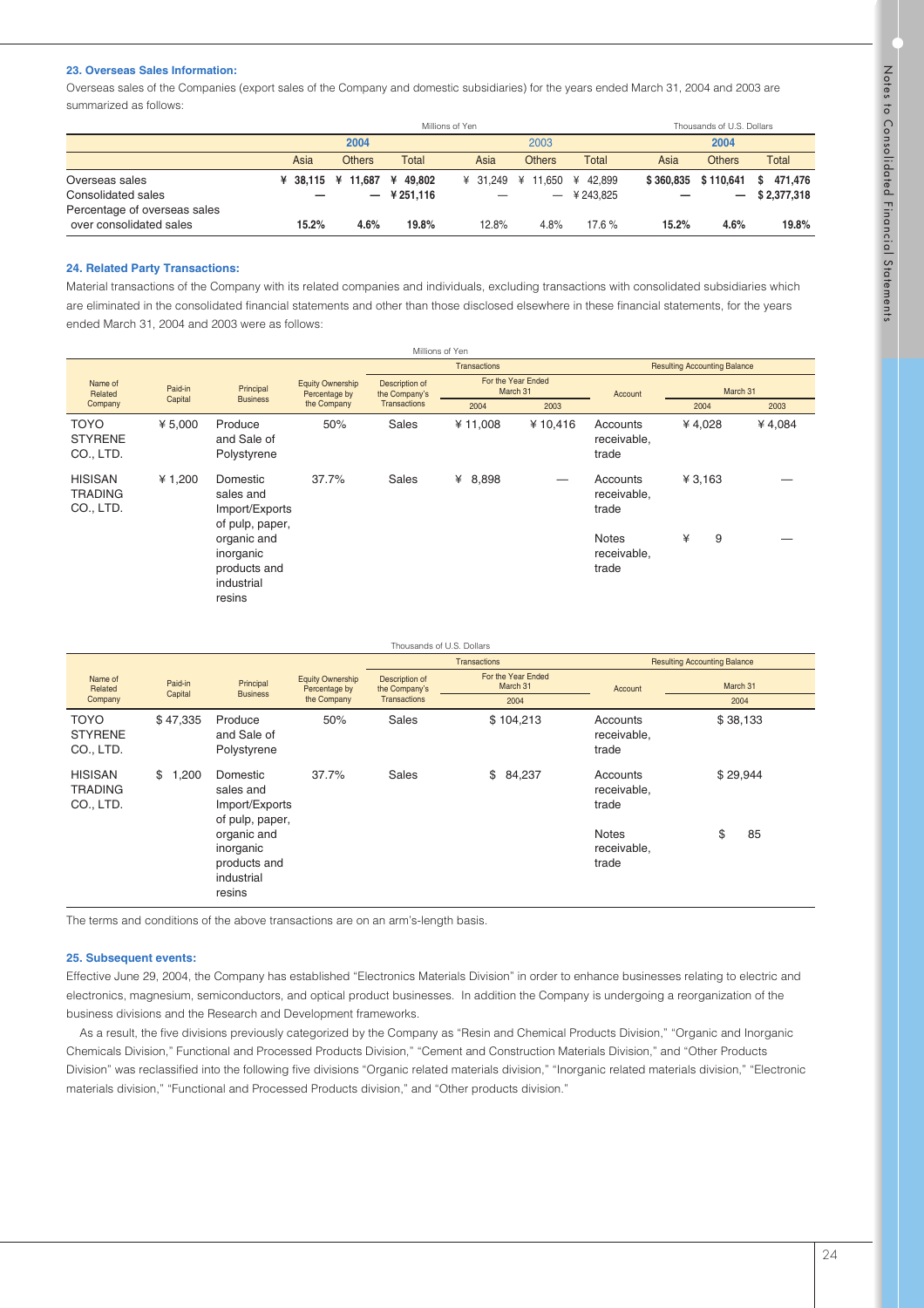# **ChuoAoyama Audit Corporation**

PRICEWATERHOUSE COPERS

Kasumigaseki Bldg. 32nd Floor 3-2-5, Kasumigaseki, Chiyoda-ku, Tokyo 100-6088, Japan

# **Report of Independent Auditors**

# **To the Board of Directors of Denki Kagaku Kogyo Kabushiki Kaisha**

We have audited the accompanying consolidated balance sheets of Denki Kagaku Kogyo Kabushiki Kaisha and its subsidiaries as of March 31, 2004 and 2003, and the related consolidated statements of income, shareholders' equity, and cash flows for the years then ended, all expressed in Japanese Yen. These consolidated financial statements are the responsibility of the Company's management. Our responsibility is to express an opinion on these consolidated financial statements based on our audits.

We conducted our audits in accordance with auditing standards generally accepted in Japan. Those standards require that we plan and perform the audit to obtain reasonable assurance about whether the consolidated financial statements are free of material misstatement. An audit includes examining, on a test basis, evidence supporting the amounts and disclosures in the consolidated financial statements. An audit also includes assessing the accounting principles used and significant estimates made by management, as well as evaluating the overall consolidated financial statement presentation. We believe that our audits provide a reasonable basis for our opinion.

In our opinion, the consolidated financial statements referred to above present fairly, in all material respects, the consolidated financial position of Denki Kagaku Kogyo Kabushiki Kaisha and its subsidiaries as of March 31, 2004 and 2003, and the consolidated results of their operations and their cash flows for the years then ended in conformity with accounting principles generally accepted in Japan.

As described in Note 21 Denki Kagaku Kogyo Kabushiki Kaisha and its subsidiaries changed the method of classification of the business segment information.

The amounts expressed in U.S. dollars, which are provided solely for the convenience of the reader, have been translated on the basis set forth in Note 3 to the accompanying consolidated financial statements.

Chaollayama preasatihoalloopers

ChuoAoyama PricewaterhouseCoopers Tokyo, Japan June 29, 2004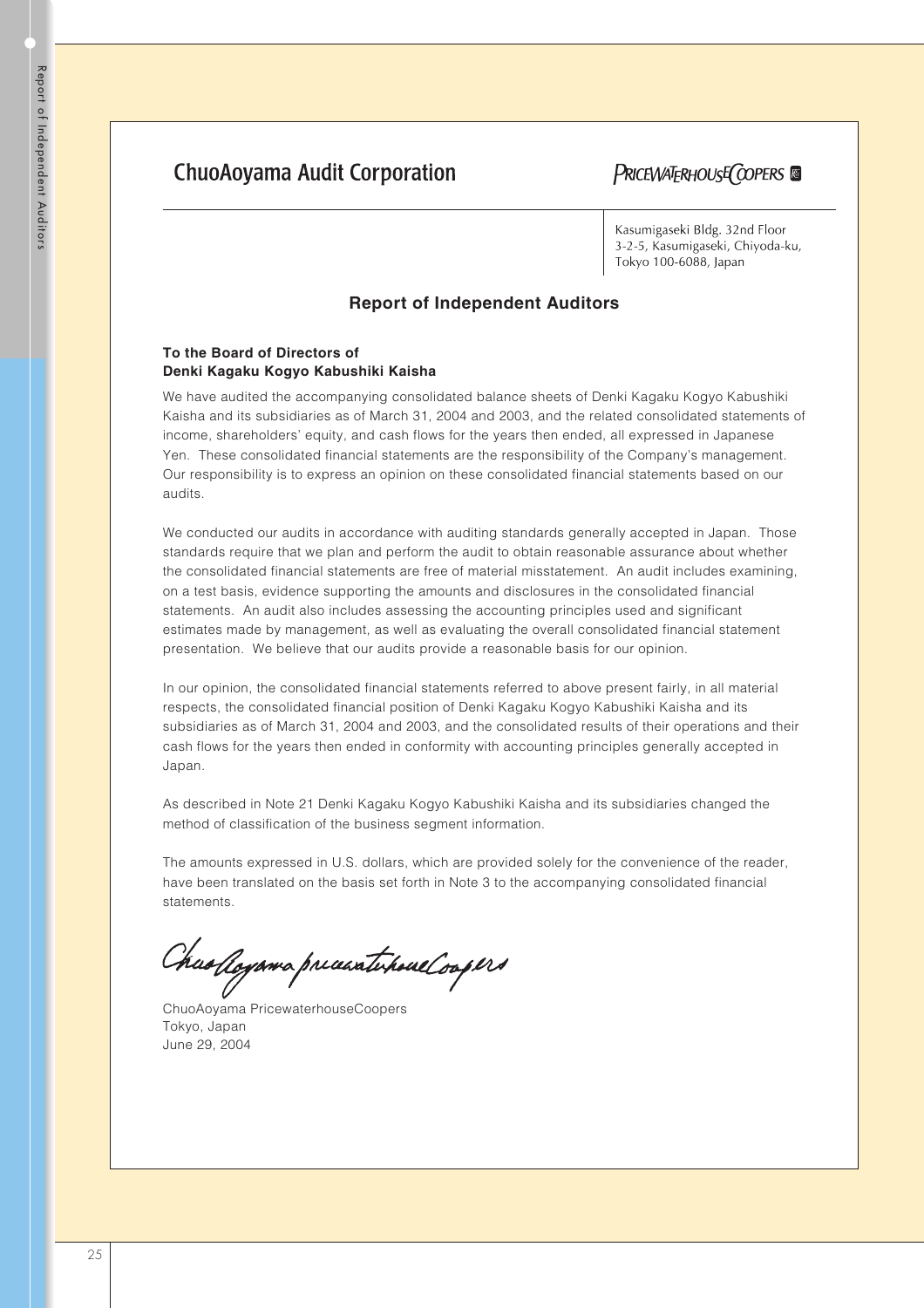# **Corporate Data**

(As of March 31, 2004)

**Established** May 1, 1915

**Paid-in Capital** ¥35,326 million (US\$294 million)

#### **Employees** 3,246

# **Directory**

Head Office — Sanshin Bldg., 1-4-1, Yurakucho, Chiyoda-ku, Tokyo 100-8455, Japan Telephone: (03) 3507-5055 Facsimile: (03) 3507-5059 URL: http://www.denka.co.jp/ Branches — Osaka, Nagoya, Fukuoka, Niigata, Toyama, Sapporo, Sendai, Nagano, Takasaki, Shizuoka, Hiroshima, Takamatsu, Kagoshima, Akita, Hachinohe, Omi, Ageo Production Facilities — Omi (Niigata), Omuta (Fukuoka), Chiba, Shibukawa (Gunma), Ofuna (Kanagawa)

#### **Shareholder Information** (As of June 29, 2004)

## **Total Number of Authorized Shares Shares of Common Stock Issued Shareholders**

#### **Major Shareholders** Number of shares held (thousands) Ratio of total shares stiates<br>outstanding (%) **91,506 24,353 15,275 11,908 10,769 8,517 7,921 6,544 6,295 6,173 19.18 5.10 3.20 2.49 2.25 1.78 1.66 1.37 1.31 1.29** Japan Trustee Services Bank, Ltd. (Trust account) The Master Trust Bank of Japan, Ltd. (Trust Account) Trust & Custody Services Bank, Ltd. (Mizuho Corporate Bank, Ltd. Retirement Benefit Trust Account re-entrusted by Mizuho Trust and Banking Co., Ltd.) Mitsui Mutual Life Insurance, Co. The Sumitomo Trust & Banking Co., Ltd. The Norinchukin Bank Japan Trustee Services Bank, Ltd. (The Chuo Mitsui Trust and Banking Company, Limited Retirement Benefit Trust Account) Nikko Citi Trust and Banking Corporation (Investment Trust Account) Mitsui Sumitomo Insurance Co., Ltd. National Mutual Insurance Federation of Agricultural Cooperatives

# **Overseas Subsidiaries**

## **Denka Corporation**

780 Third Avenue, 32nd Floor, New York, NY 10017, U.S.A. Telephone: 1 (212) 688-8700 Facsimile: 1 (212) 688-8727 E-mail: info@denkany.com

## **Denka Chemicals GmbH**

Königsallee 60, D-40212 Düsseldorf, F.R. Germany Telephone: 49 (211) 130990 Facsimile: 49 (211) 329942 E-mail: info@denkagermany.de

# **Denka Singapore Private Limited**

**Denka Advantech Private Limited** Hong Leong Building, 16 Raffles Quay #18-03, Singapore 048581 Telephone: 65-224-1305 Facsimile: 65-224-3840 E-mail: toshio-imai@denka.co.jp

# **Denka Chemicals Shanghai Co., Ltd.**

Room 3308, New Hongqiao Center Bldg No:83 Loushanguan Rd, Chang Ning Area, Shanghai China 200336 Telephone: 86-21-6236-9090 Facsimile: 86-21-6236-8770 E-mail: ttsushima@denka.com.cn

> 1,584,070,000 483,066,899 58,381

#### **Board of Directors and Corporate Auditors**

(As of June 29, 2004)

## **Directors**

Toshio Hiruma\*

**President**

**Vice President** Takeshi Furuya\*

# **Senior Managing**

**Directors** Michio Otake Higashi Ito Seiki Kawabata Yoshiaki Mikami

## **Managing Directors**

Shunichi Hayashi Kenichi Tsuchigame Keisuke Takagi Kei Hayashi

**Adviser** Tsuneo Yano

**Breakdown of Shareholders** (thousands)

#### Shigetoshi Toyooka Tetsuro Maeda

Akira Kobayashi Koji Minai Suguru Toratani

# **Standing Corporate Auditors**

Takakazu Koyama Yukinori Totake Hideo Kitahara

## **Corporate Auditor**

Kenji Fujinuma

\*Representative Director



**Overseas Network**